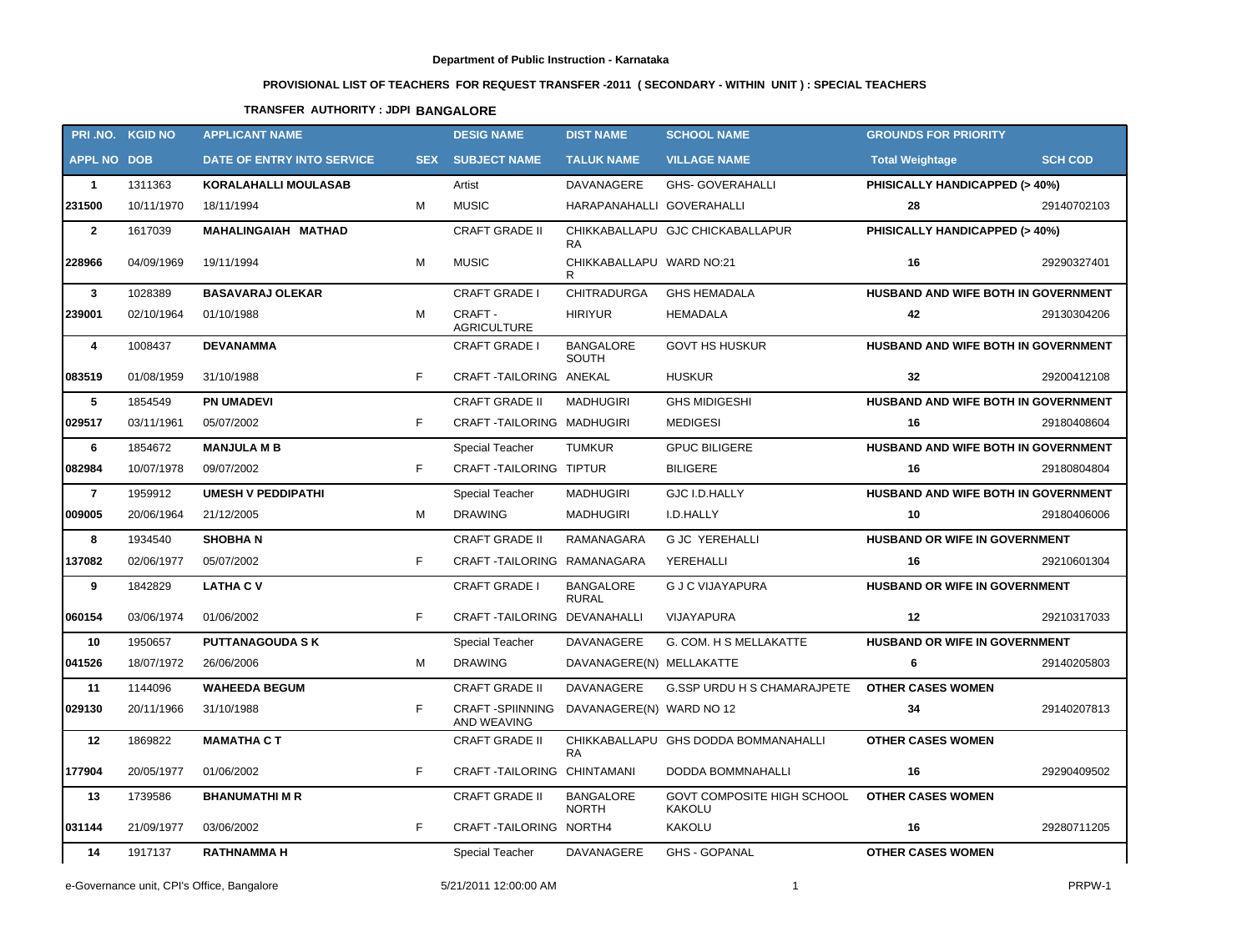| 178604 | 01/06/1976                                 | 26/06/2002              | F  | CRAFT-TAILORING DAVANAGERE(S) GOPANAALU |                                  |                                                 | 16                       | 29140303503 |
|--------|--------------------------------------------|-------------------------|----|-----------------------------------------|----------------------------------|-------------------------------------------------|--------------------------|-------------|
| 15     | 1738638                                    | PARVATHAMMA C N         |    | <b>CRAFT GRADE II</b>                   | <b>BANGALORE</b><br><b>RURAL</b> | G HS(COMP) SHIVANAPURA                          | <b>OTHER CASES WOMEN</b> |             |
| 031210 | 29/06/1970                                 | 01/07/2002              | F  | CRAFT-TAILORING HOSAKOTE                |                                  | <b>SHIVANAPURA</b>                              | 16                       | 29210407403 |
| 16     | 1953318                                    | <b>SHASHIKALA K</b>     |    | <b>CRAFT GRADE II</b>                   | <b>KOLAR</b>                     | <b>COMPOSIT GHS CHIKKA</b><br><b>THIRUPATHI</b> | <b>OTHER CASES WOMEN</b> |             |
| 096139 | 16/04/1972                                 | 26/08/2002              | F  | CRAFT-TAILORING MALUR                   |                                  | CHIKKA THIRUPATHI                               | 16                       | 29190907803 |
| 17     | 1952797                                    | <b>NAGARATHNAMMA M</b>  |    | <b>CRAFT GRADE II</b>                   | <b>KOLAR</b>                     | <b>GHS SHAPURA</b>                              | <b>OTHER CASES WOMEN</b> |             |
| 099375 | 20/08/1976                                 | 28/08/2002              | F  | CRAFT-TAILORING KOLAR                   |                                  | <b>SHAPURA</b>                                  | 16                       | 29190729902 |
| 18     | 1932964                                    | <b>JNANARASHMIN</b>     |    | <b>Special Teacher</b>                  | <b>BANGALORE</b><br><b>SOUTH</b> | <b>GOVT HS HEBBAGODI</b>                        | <b>OTHER CASES WOMEN</b> |             |
| 034691 | 21/08/1976                                 | 03/06/2002              | F  | CRAFT-TAILORING ANEKAL                  |                                  | <b>HEBBAGODI</b>                                | $12 \,$                  | 29200406436 |
| 19     | 1916324                                    | <b>G PAVITHRAMMA</b>    |    | <b>CRAFT GRADE I</b>                    | <b>SHIMOGA</b>                   | <b>GCHS JAYANAGARA</b>                          | <b>OTHER CASES WOMEN</b> |             |
| 066487 | 18/05/1975                                 | 28/06/2002              | F  | CRAFT-TAILORING HOSANAGAR               |                                  | <b>MELINA BESIGE</b>                            | 12                       | 29150211806 |
| 20     | 1739174                                    | <b>M SHASHIKALA</b>     |    | <b>Special Teacher</b>                  | <b>BANGALORE</b><br>SOUTH        | <b>GHS KANNAMANGALA</b>                         | <b>OTHER CASES WOMEN</b> |             |
| 244985 | 23/11/1976                                 | 18/07/2002              | F  | <b>MUSIC</b>                            | SOUTH4                           | <b>KANNAMANGALA</b>                             | $12 \,$                  | 29200312603 |
| 21     | 1916466                                    | <b>TULASA BAI DHAGE</b> |    | <b>Special Teacher</b>                  | <b>BANGALORE</b><br><b>NORTH</b> | GOVT URDU HIGH SCH D.J HALLI                    | <b>OTHER CASES WOMEN</b> |             |
| 041873 | 05/08/2063                                 | 21/08/2002              | F. | CRAFT-TAILORING NORTH3                  |                                  | D J HALLI93                                     | 11                       | 29280600416 |
| 22     | 1738587                                    | <b>BUSHRA SULTANA</b>   |    | <b>CRAFT GRADE II</b>                   | <b>BANGALORE</b><br>SOUTH        | <b>GHS AGARA</b>                                | <b>OTHER CASES WOMEN</b> |             |
| 125044 | 12/02/1972                                 | 01/06/2002              | F  | CRAFT-TAILORING SOUTH3                  |                                  | <b>BBMP AGARA</b>                               | 8                        | 29200900109 |
| 23     | 1933210                                    | <b>VIMAMAMMA M</b>      |    | <b>Special Teacher</b>                  | <b>BANGALORE</b><br><b>RURAL</b> | <b>GGHS DEVANAHALLI</b>                         | <b>OTHER CASES WOMEN</b> |             |
| 117697 | 18/04/1976                                 | 01/06/2002              | F  | CRAFT-TAILORING DEVANAHALLI             |                                  | DEVANAHALLI TOWN                                | 8                        | 29210316932 |
| 24     | 887302                                     | <b>VENKTESHA C</b>      |    | <b>CRAFT GRADE I</b>                    | <b>SHIMOGA</b>                   | <b>GGPUC NEW TOWN BHADRAVATHI</b>               | <b>OFFICE BEARER</b>     |             |
| 060395 | 22/07/1963                                 | 30/09/1988              | М  | CRAFT -<br><b>HORTICULTURE</b>          | <b>BHADRAVATI</b>                | WARD 17                                         | 28                       | 29150117306 |
| 25     | 1854136                                    | <b>GOPALAIAH TK</b>     |    | Special Teacher                         | MADHUGIRI                        | <b>GHS YALACHAGERE</b>                          | <b>OFFICE BEARER</b>     |             |
| 247069 | 28/10/1973                                 | 15/07/2002              | м  | <b>DRAWING</b>                          | KORATAGERE                       | KOLALA                                          | 18                       | 29180309905 |
| 26     | 481749                                     | <b>KRISHNAPPA P</b>     |    | <b>Special Teacher</b>                  | KOLAR                            | <b>GJC VEMGAL</b>                               | <b>OTHER CASES MEN</b>   |             |
| 176725 | 23/03/1955                                 | 20/06/1978              | М  | CRAFT -<br><b>HORTICULTURE</b>          | KOLAR                            | VEMAGAL                                         | 64                       | 29190734506 |
| 27     | 722441                                     | <b>MAGADAPPA</b>        |    | <b>CRAFT GRADE I</b>                    | TUMKUR                           | <b>GPUC BHAKTHARAHALLI</b>                      | <b>OTHER CASES MEN</b>   |             |
| 118438 | 08/02/1958                                 | 27/01/1984              | М  | CRAFT -<br><b>HORTICULTURE</b>          | <b>KUNIGAL</b>                   | BHAKTHARAHALLY                                  | 50                       | 29181018602 |
| 28     | 719315                                     | <b>NAGARAJA M</b>       |    | <b>CRAFT GRADE I</b>                    | <b>BANGALORE</b><br><b>NORTH</b> | G P U COLLAGE SRIRAMPURAM<br>7TH MAIN           | <b>OTHER CASES MEN</b>   |             |
| 029405 | 01/06/1960                                 | 09/02/1984              | м  | CRAFT-TAILORING NORTH2                  |                                  | BHASYAM NAGAR W NO.24                           | 47                       | 29280502319 |
| 29     | 719315                                     | <b>NAGARAJA M</b>       |    | <b>CRAFT GRADE I</b>                    | <b>BANGALORE</b><br><b>NORTH</b> | <b>G P U COLLAGE SRIRAMPURAM</b><br>7TH MAIN    | <b>OTHER CASES MEN</b>   |             |
| 085324 | 01/06/1960                                 | 09/02/1984              | м  | CRAFT-TAILORING NORTH2                  |                                  | BHASYAM NAGAR W NO.24                           | 47                       | 29280502319 |
|        | e-Governance unit, CPI's Office, Bangalore |                         |    | 5/21/2011 12:00:00 AM                   |                                  | $\overline{2}$                                  |                          | PRPW-1      |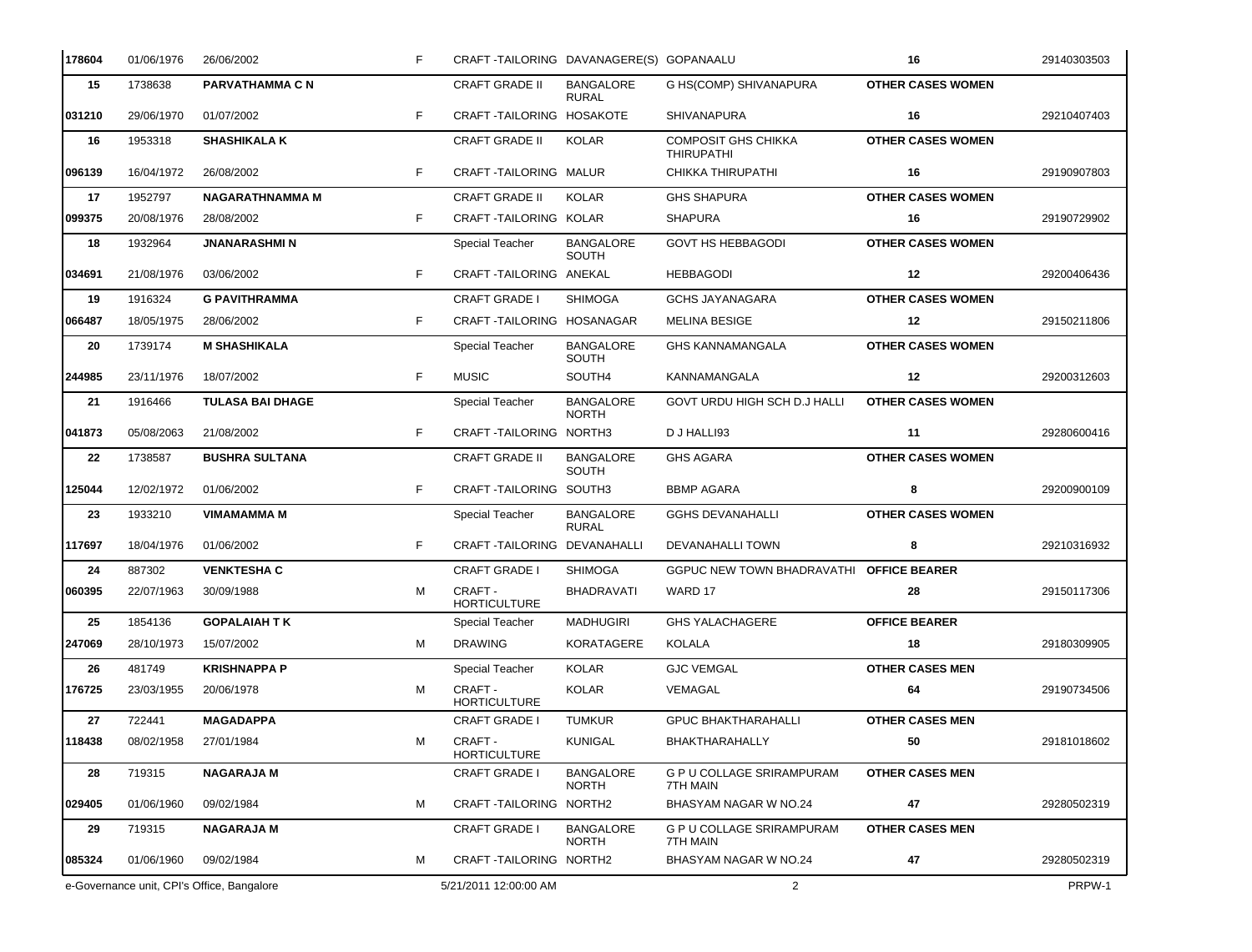| 30     | 911195                                     | <b>M N SUBRAMHANYA</b>            |   | <b>Special Teacher</b>         | <b>TUMKUR</b>                    | <b>GHS THONDAGERE</b>          | <b>OTHER CASES MEN</b> |             |
|--------|--------------------------------------------|-----------------------------------|---|--------------------------------|----------------------------------|--------------------------------|------------------------|-------------|
| 173515 | 12/01/1960                                 | 20/08/1987                        | м | <b>DRAWING</b>                 | <b>TUMKUR</b>                    | THONDAGERE                     | 44                     | 29180903602 |
| 31     | 1124124                                    | ANANTHARAMAIAH                    |   | <b>CRAFT GRADE II</b>          | <b>TUMKUR</b>                    | <b>GCHS BYATHA</b>             | <b>OTHER CASES MEN</b> |             |
| 240876 | 10/08/1960                                 | 30/09/1988                        | м | CRAFT -<br><b>HORTICULTURE</b> | <b>TUMKUR</b>                    | <b>BYATHA</b>                  | 42                     | 29180923102 |
| 32     | 887694                                     | <b>NAGARAJA D B</b>               |   | <b>CRAFT GRADE I</b>           | <b>SHIMOGA</b>                   | <b>GJC SALURU</b>              | <b>OTHER CASES MEN</b> |             |
| 058473 | 10/07/1963                                 | 30/09/1988                        | М | CRAFT -<br><b>HORTICULTURE</b> | <b>SHIKARIPUR</b>                | SALURU                         | 42                     | 29150414608 |
| 33     | 1159420                                    | <b>B LAKSHMI KANTHA</b>           |   | <b>CRAFT GRADE I</b>           | <b>RAMANAGARA</b>                | <b>G HS THIGALARAHOSAHALLI</b> | <b>OTHER CASES MEN</b> |             |
| 037034 | 10/08/1962                                 | 28/10/1988                        | м | CRAFT -<br><b>HORTICULTURE</b> | <b>KANAKAPURA</b>                | <b>THIGALARAHOSAHALLI</b>      | 42                     | 29210810803 |
| 34     | 1132634                                    | SATHYANARAYANA K C                |   | <b>Special Teacher</b>         | <b>TUMKUR</b>                    | <b>GJC NAGASANDRA</b>          | <b>OTHER CASES MEN</b> |             |
| 026488 | 28/06/1954                                 | 07/12/1988                        | м | <b>DRAWING</b>                 | <b>GUBBI</b>                     | NAGASANDRA                     | 42                     | 29180202003 |
| 35     | 1102636                                    | <b>RUDRACHARI A M</b>             |   | <b>CRAFT GRADE II</b>          | <b>SHIMOGA</b>                   | <b>GCHS SONALE</b>             | <b>OTHER CASES MEN</b> |             |
| 090140 | 01/06/1961                                 | 15/07/1991                        | М | CRAFT - WOOD<br><b>CRAFT</b>   | <b>HOSANAGAR</b>                 | SONALE                         | 36                     | 29150212903 |
| 36     | 1129808                                    | <b>MOHAMED HYDER</b>              |   | <b>CRAFT GRADE II</b>          | <b>MADHUGIRI</b>                 | <b>GHS VADDAGERE</b>           | <b>OTHER CASES MEN</b> |             |
| 085653 | 05/06/1962                                 | 18/09/1991                        | м | CRAFT-<br><b>HORTICULTURE</b>  | KORATAGERE                       | VADDAGERE                      | 36                     | 29180301902 |
| 37     | 1154123                                    | <b>MOUNESHWAR RUDRAPPA PATTAR</b> |   | <b>Special Teacher</b>         | DAVANAGERE                       | GOVT. COMP. H.S KURKI          | <b>OTHER CASES MEN</b> |             |
| 038110 | 18/05/1965                                 | 01/11/1988                        | м | <b>DRAWING</b>                 | DAVANAGERE(S) KURKI              |                                | 34.5                   | 29140302605 |
| 38     | 1148865                                    | <b>NARAYANAGOWDA N G</b>          |   | <b>CRAFT GRADE I</b>           | <b>KOLAR</b>                     | <b>GHS YELDURU</b>             | <b>OTHER CASES MEN</b> |             |
| 002864 | 20/07/1963                                 | 10/09/1991                        | М | CRAFT -<br><b>HORTICULTURE</b> | <b>SRINIVASAPUR</b>              | YELDUR                         | 33                     | 29191233207 |
| 39     | 1070231                                    | <b>MALLAIAH H</b>                 |   | <b>CRAFT GRADE I</b>           | <b>BANGALORE</b><br>SOUTH        | <b>GHS K GOLLAHALLI</b>        | <b>OTHER CASES MEN</b> |             |
| 032466 | 10/09/1960                                 | 27/12/1989                        | М | CRAFT -<br><b>HORTICULTURE</b> | SOUTH <sub>1</sub>               | K GOLLA HALLI                  | 30                     | 29200105803 |
| 40     | 1008079                                    | <b>VENKATARAMANAPPA M</b>         |   | <b>CRAFT GRADE I</b>           | <b>KOLAR</b>                     | <b>GJC MULBAGAL</b>            | <b>OTHER CASES MEN</b> |             |
| 093282 | 22/08/1954                                 | 29/09/1988                        | М | CRAFT -<br><b>HORTICULTURE</b> | MULBAGAL                         | MULBAGAL                       | 26                     | 29191033437 |
| 41     | 1174185                                    | <b>PRABHAKARA R</b>               |   | <b>CRAFT GRADE II</b>          | <b>SHIMOGA</b>                   | <b>GPUC SHETTIHALLI</b>        | <b>OTHER CASES MEN</b> |             |
| 046990 | 17/09/1962                                 | 04/11/1988                        | М | <b>DRAWING</b>                 | <b>SHIMOGA</b>                   | <b>SHETTYHALLI</b>             | 26                     | 29150527205 |
| 42     | 2210475                                    | <b>ASHOKA CB</b>                  |   | Subject Inspector -<br>Group C | RAMANAGARA                       | BEO, MAGADI                    | <b>OTHER CASES MEN</b> |             |
| 246120 | 20/04/1970                                 | 20/07/1994                        | м | PE - GRADE 1                   | MAGADI                           | BEO,MAGADI                     | 20                     | 31292105138 |
| 43     | 888095                                     | <b>HONNURSABI A</b>               |   | <b>CRAFT GRADE I</b>           | DAVANAGERE                       | <b>GSSJVP SANTHEBENNURU</b>    | <b>OTHER CASES MEN</b> |             |
| 070816 | 13/07/1963                                 | 07/11/1988                        | М | CRAFT -<br><b>AGRICULTURE</b>  | <b>CHANNAGIRI</b>                | SANTHEBENNURU                  | 16                     | 29140118811 |
| 44     | 1933452                                    | <b>PRAKASH S KUMARESHI</b>        |   | <b>Special Teacher</b>         | <b>BANGALORE</b><br><b>RURAL</b> | GOVT (COMP) HS MANNE           | <b>OTHER CASES MEN</b> |             |
| 043506 | 08/03/1973                                 | 12/07/2002                        | м | <b>DRAWING</b>                 | NELAMANGALA                      | MANNE                          | 16                     | 29210107503 |
| 45     | 1933364                                    | <b>SHRIPAL CHOUGALA</b>           |   | <b>Special Teacher</b>         | RAMANAGARA                       | <b>GJC BIDADI</b>              | <b>OTHER CASES MEN</b> |             |
| 085269 | 22/07/1969                                 | 15/07/2002                        | М | <b>DRAWING</b>                 | RAMANAGARA                       | <b>BIDADI</b>                  | 16                     | 29210605916 |
|        | e-Governance unit, CPI's Office, Bangalore |                                   |   | 5/21/2011 12:00:00 AM          |                                  | 3                              |                        | PRPW-1      |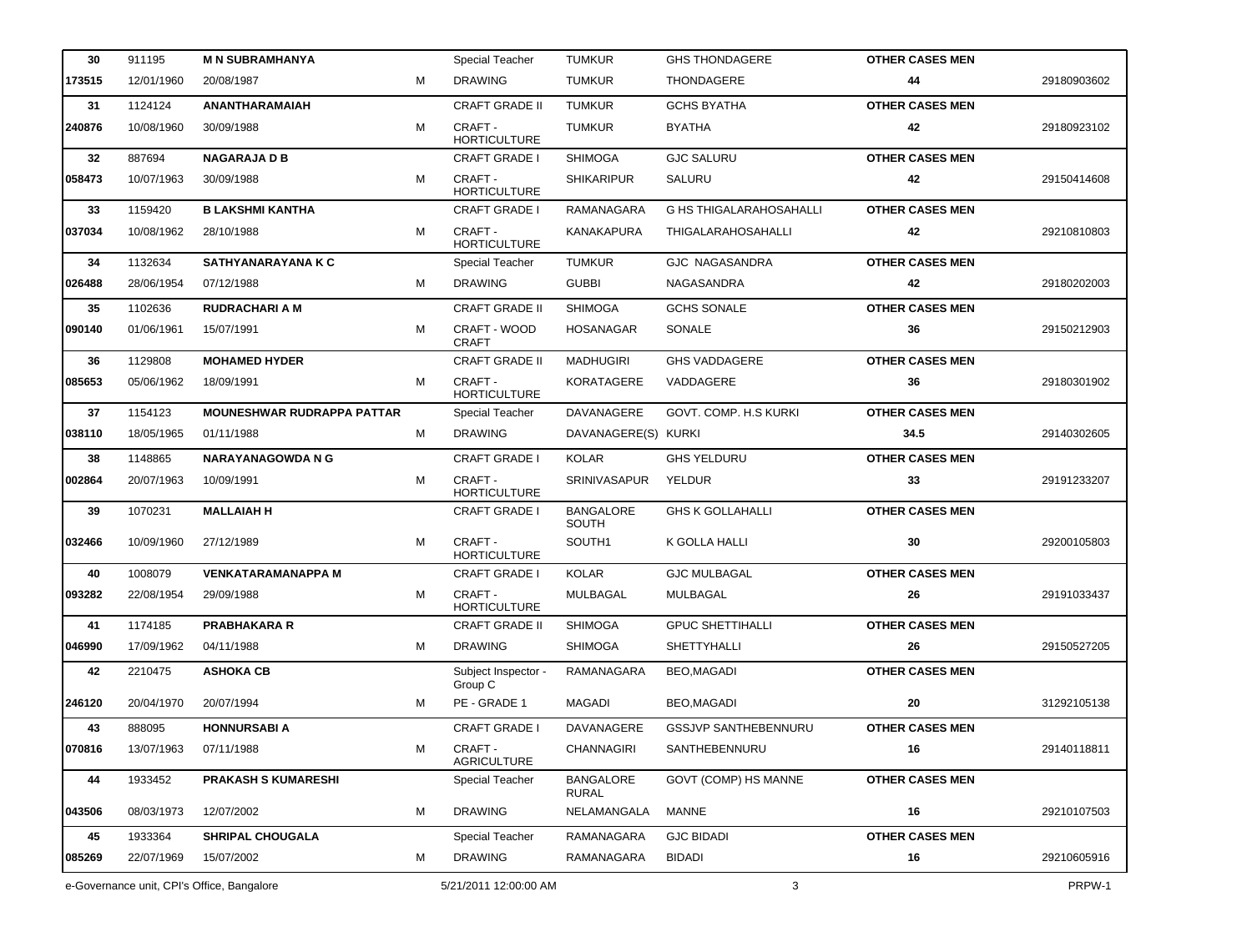| 46     | 1933480    | <b>PRAKASH KOTI</b>            |   | Special Teacher        | <b>BANGALORE</b><br><b>RURAL</b> | <b>G HS SAKKAREGOLAHALLI</b>     | <b>OTHER CASES MEN</b> |             |
|--------|------------|--------------------------------|---|------------------------|----------------------------------|----------------------------------|------------------------|-------------|
| 049922 | 01/12/1972 | 17/07/2002                     | м | <b>DRAWING</b>         | <b>RA</b>                        | DODDABALLAPU SAKKAREGOLLAHALLI   | 16                     | 29210217404 |
| 47     | 1948038    | <b>LOKESHWARAPPANT</b>         |   | <b>Special Teacher</b> | DAVANAGERE                       | <b>GJC - BANNIKODU</b>           | <b>OTHER CASES MEN</b> |             |
| 179924 | 01/06/1974 | 31/07/2002                     | м | <b>DRAWING</b>         | <b>HARIHARA</b>                  | <b>BANNIKODU</b>                 | 16                     | 29140400302 |
| 48     | 1917982    | JAGADEESHA V PALKI             |   | <b>CRAFT GRADE II</b>  | <b>SHIMOGA</b>                   | <b>GCHS BAVIKAISARU</b>          | <b>OTHER CASES MEN</b> |             |
| 122098 | 01/06/1969 | 05/08/2002                     | м | <b>DRAWING</b>         | THIRTHAHALLI                     | BAVIKAISARU                      | 16                     | 29150733001 |
| 49     | 1854138    | <b>CHANDRAPPA H</b>            |   | <b>Special Teacher</b> | <b>TUMKUR</b>                    | <b>GCHS BARAGUR</b>              | <b>OTHER CASES MEN</b> |             |
| 146635 | 10/03/1968 | 22/08/2002                     | м | <b>DRAWING</b>         | CHIKKANAYAKA<br><b>NAHALLI</b>   | <b>BARAGUR</b>                   | 16                     | 29180107802 |
| 50     | 1933174    | YOGANANDA V                    |   | <b>Special Teacher</b> | RAMANAGARA                       | <b>G HS MANCHANABELE</b>         | <b>OTHER CASES MEN</b> |             |
| 243988 | 05/10/1970 | 28/08/2002                     | M | <b>DRAWING</b>         | MAGADI                           | MANCHANABELE                     | 16                     | 29210524802 |
| 51     | 1933617    | <b>SHANTHA KUMAR HR</b>        |   | <b>Special Teacher</b> | RAMANAGARA                       | <b>G HS ATTHIHALLI</b>           | <b>OTHER CASES MEN</b> |             |
| 082730 | 07/08/1968 | 05/09/2002                     | м | <b>DRAWING</b>         | <b>KANAKAPURA</b>                | ATTHIHALLI                       | 16                     | 29210812402 |
| 52     | 1790226    | <b>PRAKASH N</b>               |   | <b>Special Teacher</b> | DAVANAGERE                       | <b>GJC - BILICHODU</b>           | <b>OTHER CASES MEN</b> |             |
| 044014 | 12/07/1957 | 08/07/2002                     | М | <b>MUSIC</b>           | JAGALUR                          | <b>BILICHODU</b>                 | 14                     | 29140601806 |
| 53     | 1854126    | <b>SURESHA A B</b>             |   | Special Teacher        | <b>MADHUGIRI</b>                 | <b>GHS DASARAHALLY</b>           | <b>OTHER CASES MEN</b> |             |
| 122922 | 01/06/1977 | 11/09/2002                     | м | <b>DRAWING</b>         | <b>KORATAGERE</b>                | <b>DASARAHALLI</b>               | 14                     | 29180318702 |
| 54     | 1958472    | CHANDRAHASA K                  |   | <b>Special Teacher</b> | <b>MADHUGIRI</b>                 | <b>GHS CHIKKANAHALLY</b>         | <b>OTHER CASES MEN</b> |             |
| 038471 | 14/09/1969 | 03/06/2004                     | M | <b>DRAWING</b>         | <b>SIRA</b>                      | CHIKKANAHALLI                    | 12                     | 29180612707 |
| 55     | 1958472    | <b>CHANDRAHASA K</b>           |   | <b>Special Teacher</b> | MADHUGIRI                        | Govt TTI, TALUK SIRA             | <b>OTHER CASES MEN</b> |             |
| 240378 | 14/09/1969 | 03/06/2004                     | м | <b>DRAWING</b>         | <b>SIRA</b>                      |                                  | 12                     | 39291806118 |
| 56     | 1950493    | <b>M C DIVAKAR</b>             |   | <b>Special Teacher</b> | DAVANAGERE                       | <b>GJC - MALEBENNURU</b>         | <b>OTHER CASES MEN</b> |             |
| 097505 | 02/04/1973 | 01/12/2005                     | м | <b>DRAWING</b>         | <b>HARIHARA</b>                  | MALEBENNURU                      | 10                     | 29140405625 |
| 57     | 1936568    | <b>VIJAYA KUMAR H MANGAJJI</b> |   | Special Teacher        | <b>BANGALORE</b><br><b>RURAL</b> | <b>G HS THAVAREKERE</b>          | <b>OTHER CASES MEN</b> |             |
| 008304 | 01/07/1967 | 09/12/2005                     | м | <b>DRAWING</b>         | <b>HOSAKOTE</b>                  | THAVAREKERE                      | 10                     | 29210409005 |
| 58     | 1960476    | <b>ACHYUTHAN DK</b>            |   | <b>Special Teacher</b> | <b>MADHUGIRI</b>                 | <b>GHS HETTAPPANAHATTY</b>       | <b>OTHER CASES MEN</b> |             |
| 041256 | 05/06/1975 | 19/06/2006                     | м | <b>DRAWING</b>         | <b>SIRA</b>                      | HUNJUNAALU                       | 8                      | 29180615409 |
| 59     | 1987432    | <b>VENUGOPAL G K</b>           |   | <b>CRAFT GRADE II</b>  | RA.                              | CHIKKABALLAPU GHS K RAGUTTAHALLI | <b>OTHER CASES MEN</b> |             |
| 057277 | 05/11/1971 | 24/06/2006                     | м | <b>DRAWING</b>         | <b>CHINTAMANI</b>                | K RAGUTTAHALLI                   | 8                      | 29290417303 |
| 60     | 1950880    | <b>H ASHOK</b>                 |   | <b>Special Teacher</b> | DAVANAGERE                       | <b>GOVT PU COLLEGE LAXMIPURA</b> | <b>OTHER CASES MEN</b> |             |
| 163652 | 20/04/1970 | 29/06/2006                     | М | <b>DRAWING</b>         | HARAPANAHALLI LAKSHMIPURA        |                                  | 8                      | 29140704902 |
| 61     | 2121715    | <b>PRAKASHA C H</b>            |   | <b>Special Teacher</b> | MADHUGIRI                        | GJC P.N HALLY                    | <b>OTHER CASES MEN</b> |             |
| 124618 | 15/05/1968 | 25/09/2006                     | М | <b>DRAWING</b>         | <b>SIRA</b>                      | NAADOORU                         | 8                      | 29180604013 |
| 62     | 12502      | <b>MALLIK RAHAMAN PASHA</b>    |   | <b>CRAFT GRADE II</b>  | <b>MADHUGIRI</b>                 | <b>GHS KOTAGRLAHALLY</b>         | <b>OTHER CASES MEN</b> |             |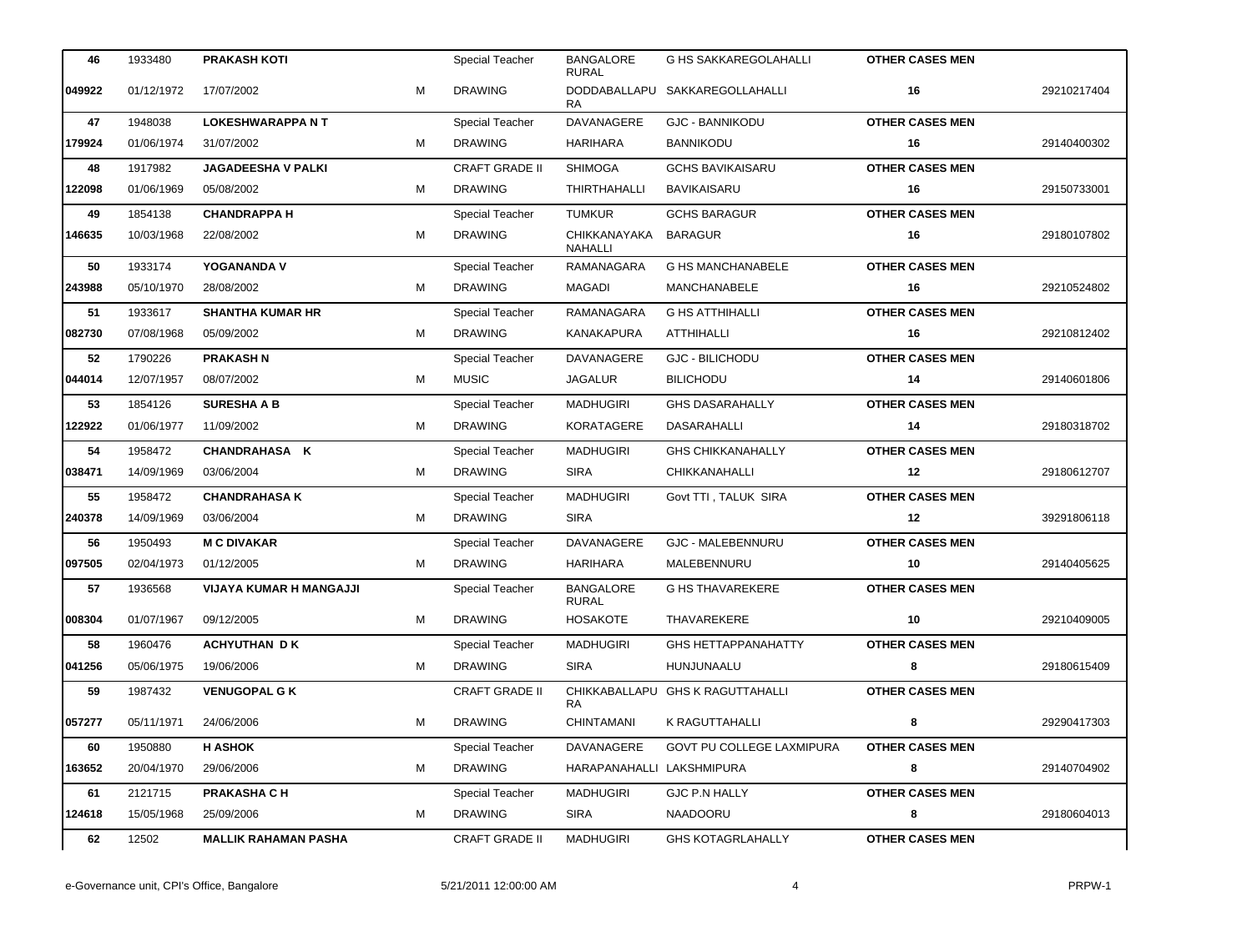| 1115477 | 01/06/1967 | 21/04/2007              | CRAFT -<br><b>AGRICULTURE</b> | MADHUGIRI                | KOTAGARLAHALLY         |                        | 29180411907 |
|---------|------------|-------------------------|-------------------------------|--------------------------|------------------------|------------------------|-------------|
| 63      | 1950657    | <b>PUTTANAGOWDA S K</b> | Special Teacher               | DAVANAGERE               | G. COM. H S MELLAKATTE | <b>OTHER CASES MEN</b> |             |
| 240401  | 18/07/1972 | 27/06/2006              | <b>DRAWING</b>                | DAVANAGERE(N) MELLAKATTE |                        |                        | 29140205803 |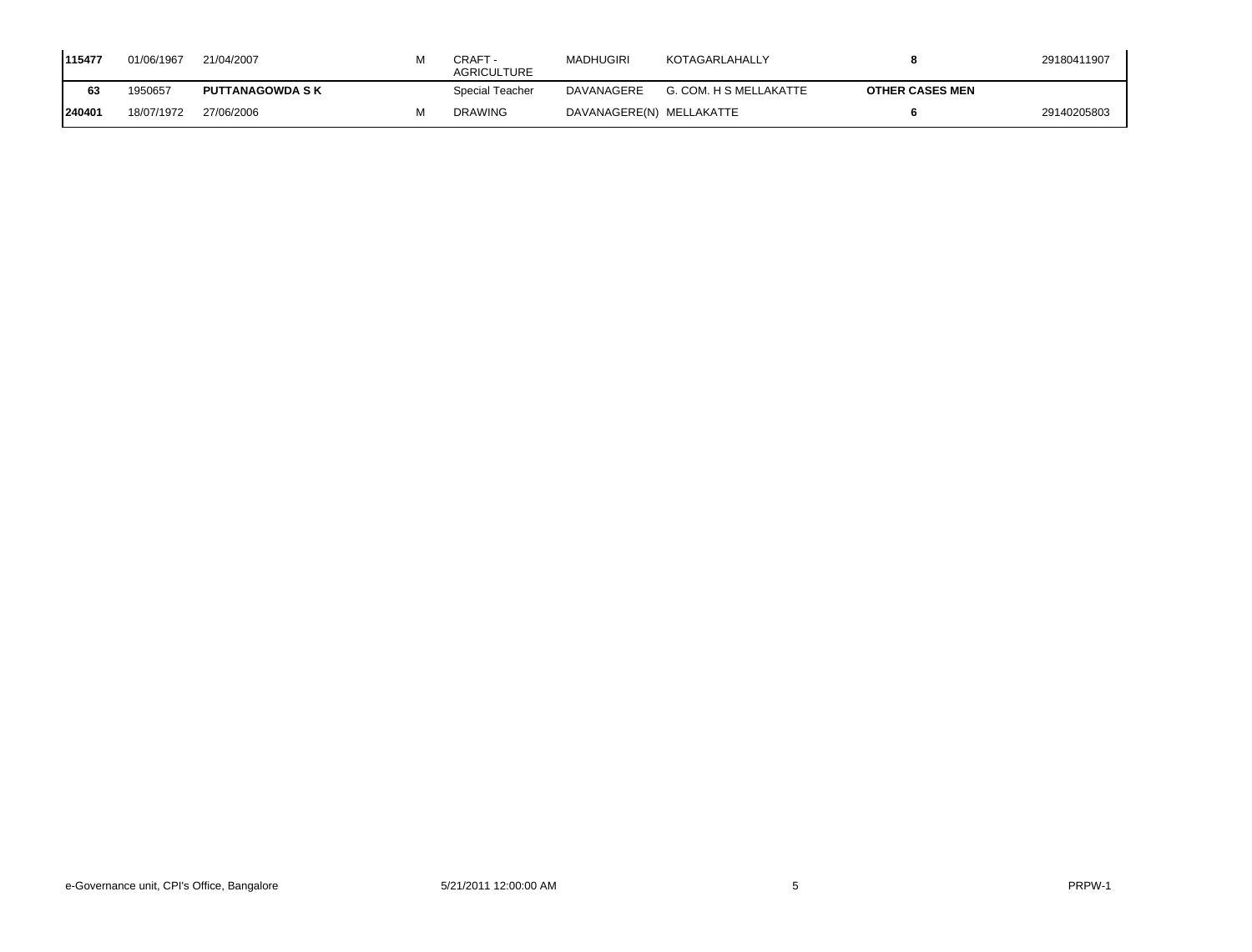# **PROVISIONAL LIST OF TEACHERS FOR REQUEST TRANSFER -2011 ( SECONDARY - WITHIN UNIT ) : SPECIAL TEACHERS**

## **TRANSFER AUTHORITY : JDPI MYSORE**

|                    | PRI.NO. KGID NO                            | <b>APPLICANT NAME</b>      |            | <b>DESIG NAME</b>                   | <b>DIST NAME</b>                 | <b>SCHOOL NAME</b>             | <b>GROUNDS FOR PRIORITY</b>         |                |
|--------------------|--------------------------------------------|----------------------------|------------|-------------------------------------|----------------------------------|--------------------------------|-------------------------------------|----------------|
| <b>APPL NO DOB</b> |                                            | DATE OF ENTRY INTO SERVICE | <b>SEX</b> | <b>SUBJECT NAME</b>                 | <b>TALUK NAME</b>                | <b>VILLAGE NAME</b>            | <b>Total Weightage</b>              | <b>SCH COD</b> |
| $\mathbf{1}$       | 1340464                                    | <b>ARJUN NAIK</b>          |            | <b>CRAFT GRADE I</b>                | <b>KODAGU</b>                    | HIGH SCHOOL, NAPOKLU           | <b>TERMINALLY ILL CASES</b>         |                |
| 018289             | 01/06/1962                                 | 23/11/1988                 | M          | CRAFT -<br><b>HORTICULTURE</b>      | <b>MADIKERI</b>                  | <b>NAPOKLU</b>                 | 42                                  | 29250102306    |
| $\mathbf{2}$       | 1859597                                    | <b>MANJAMMA</b>            |            | <b>CRAFT GRADE II</b>               | <b>HASSAN</b>                    | <b>GHS KUNDUR MUTT</b>         | <b>WIDOWS</b>                       |                |
| 032468             | 01/07/1970                                 | 09/08/2002                 | F.         | CRAFT-TAILORING CHANNARAYAPA KUNDUR | <b>TNA</b>                       |                                | 16                                  | 29230525302    |
| $\mathbf{3}$       | 902378                                     | <b>AISHA SULTANA</b>       |            | <b>CRAFT GRADE I</b>                | <b>HASSAN</b>                    | <b>GJC CHIKKANALU HASSAN</b>   | HUSBAND AND WIFE BOTH IN GOVERNMENT |                |
| 090192             | 09/05/1968                                 | 19/11/1988                 | F          | CRAFT-TAILORING HASSAN              |                                  | <b>HASSAN WARD-22</b>          | 27                                  | 29230743801    |
| 4                  | 879093                                     | <b>KATTIMANI RM</b>        |            | Special Teacher                     | <b>ORE</b>                       | CHIKKAMANGAL GJC BELLUR ROAD   | HUSBAND AND WIFE BOTH IN GOVERNMENT |                |
| 094788             | 08/01/1960                                 | 17/02/1984                 | M          | <b>DRAWING</b>                      | CHIKMAGALUR                      | WARD NO.8                      | 26                                  | 29170623703    |
| 5                  | 1069869                                    | <b>USHA G</b>              |            | Special Teacher                     | <b>MYSORE</b>                    | GHS HALE KEMPAIAHNA HUNDI      | HUSBAND AND WIFE BOTH IN GOVERNMENT |                |
| 082685             | 01/04/1962                                 | 28/11/1988                 | F.         | <b>MUSIC</b>                        | T.N.PURA                         | <b>HALE KEMPAIAHNA HUND</b>    | 23                                  | 29261107302    |
| 6                  | 1081403                                    | <b>CP ARCHANA</b>          |            | Artist                              | <b>KODAGU</b>                    | <b>G P U COLLEGE SOMVERPET</b> | HUSBAND AND WIFE BOTH IN GOVERNMENT |                |
| 015236             | 01/01/1972                                 | 12/09/1994                 | F          | ARTS KANNADA                        | SOMAVARPET                       | <b>CHOUDLU</b>                 | 20                                  | 29250202007    |
| $\overline{7}$     | 1871952                                    | <b>MT RAJASHETTY</b>       |            | Special Teacher                     | <b>ORE</b>                       | CHIKKAMANGAL GHS, KARKESHWARA  | HUSBAND AND WIFE BOTH IN GOVERNMENT |                |
| 221285             | 15/02/1965                                 | 01/06/2002                 | M          | <b>DRAWING</b>                      | NARASIMHARAJ<br><b>APURA</b>     | KAREKESHWARA                   | 16                                  | 29170305006    |
| 8                  | 1842861                                    | <b>KALAPOORNA M S</b>      |            | Special Teacher                     | <b>MYSORE</b>                    | <b>GHS KEELANAPURA</b>         | HUSBAND AND WIFE BOTH IN GOVERNMENT |                |
| 054237             | 23/11/1973                                 | 01/06/2002                 | F          | <b>MUSIC</b>                        | MYSORE RURAL KEELANA PURA        |                                | 16                                  | 29260809602    |
| 9                  | 1843035                                    | <b>K G ANNAPOORNA</b>      |            | Special Teacher                     | <b>MYSORE</b>                    | <b>GJC DEVANURU</b>            | HUSBAND AND WIFE BOTH IN GOVERNMENT |                |
| 090980             | 25/05/1967                                 | 03/06/2002                 | F.         | <b>MUSIC</b>                        | NANJANAGUD                       | <b>DEVANUR</b>                 | 16                                  | 29260921702    |
| 10                 | 1921231                                    | <b>P MAHESHKUMAR</b>       |            | Artist                              | AR.                              | CHAMARAJANAG GHS (GVG) HANUR   | HUSBAND AND WIFE BOTH IN GOVERNMENT |                |
| 041101             | 26/12/1975                                 | 01/06/2002                 | м          | <b>DRAWING</b>                      | <b>HANUR</b>                     | <b>HANUR</b>                   | 8                                   | 29271302408    |
| 11                 | 1071885                                    | <b>AZMATHUNNISA</b>        |            | <b>CRAFT GRADE I</b>                | <b>MYSORE</b>                    | <b>GHS NIZAMIA</b>             | HUSBAND AND WIFE BOTH IN GOVERNMENT |                |
| 092120             | 25/08/1959                                 | 20/03/1991                 | F.         | <b>DRAWING</b>                      | MYSORE NORTH WARD-44             |                                | $\overline{7}$                      | 29260704801    |
| 12                 | 2090156                                    | <b>NAGARATHNA B N</b>      |            | Special Teacher                     | <b>HASSAN</b>                    | <b>GHS HALEBELAGOLA</b>        | HUSBAND OR WIFE IN GOVERNMENT       |                |
| 220651             | 05/06/1964                                 | 18/11/1988                 | F          | <b>DRAWING</b>                      | CHANNARAYAPA HALEBELAGOLA<br>TNA |                                | 24                                  | 29230537103    |
| 13                 | 1937596                                    | <b>SATHYA SHANKARA B</b>   |            | Special Teacher                     | <b>DAKSHINA</b><br>KANNADA       | GHS, ELIMALE                   | HUSBAND OR WIFE IN GOVERNMENT       |                |
| 159066             | 20/08/1970                                 | 04/06/2002                 | м          | <b>DRAWING</b>                      | <b>SULLIA</b>                    | DEVACHALLA                     | 16                                  | 29240501310    |
| 14                 | 1872593                                    | <b>VEENAKS</b>             |            | <b>Special Teacher</b>              | <b>ORE</b>                       | CHIKKAMANGAL GHS, BALEHONNUR   | HUSBAND OR WIFE IN GOVERNMENT       |                |
|                    | e-Governance unit, CPI's Office, Bangalore |                            |            | 5/21/2011 12:00:00 AM               |                                  | 6                              |                                     | PRPW-1         |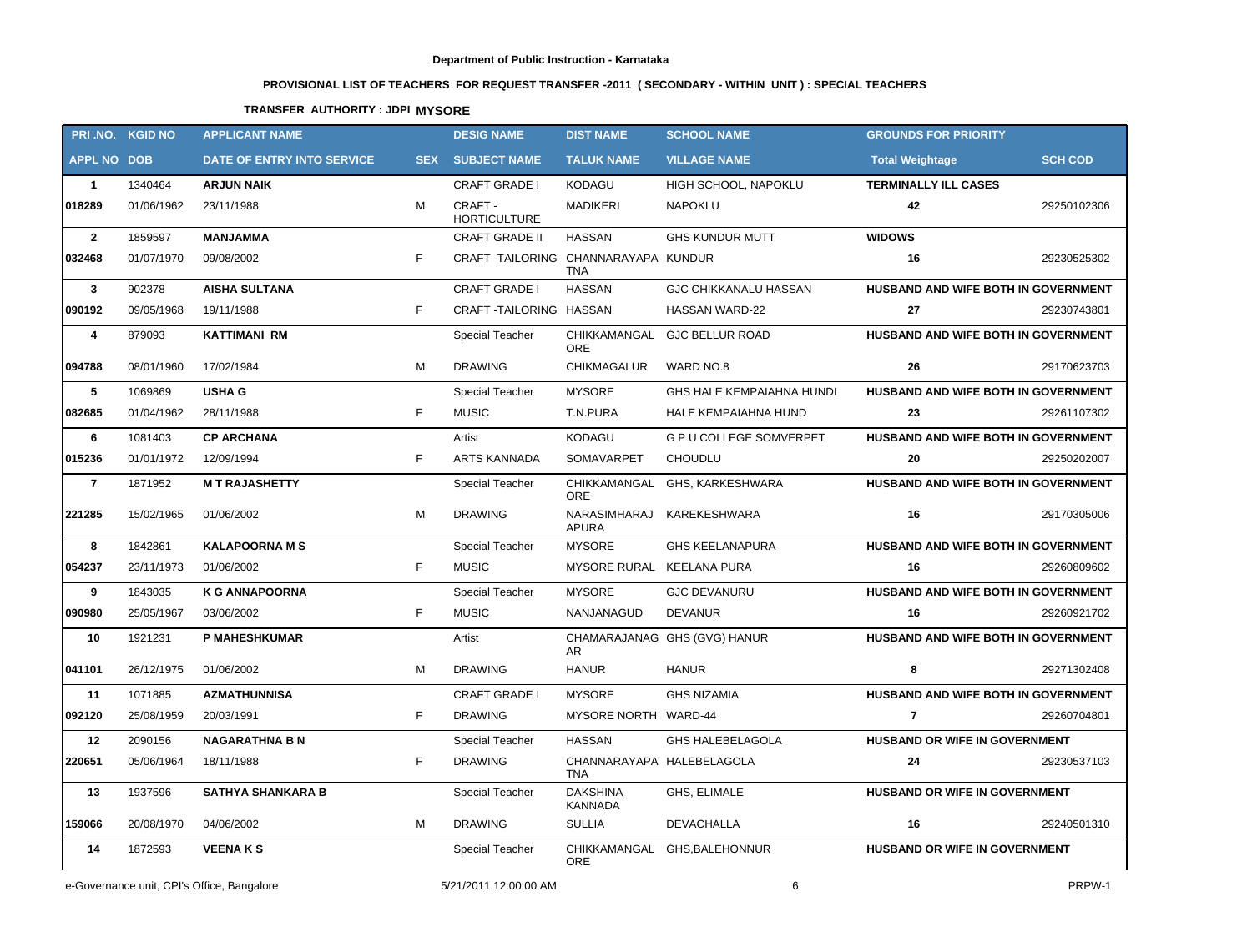| 140478  | 15/03/1979                                 | 14/06/2002               | F. | CRAFT-TAILORING NARASIMHARAJ         | <b>APURA</b>                           | <b>B.KANABUR</b>                                | 16                                   | 29170305415 |
|---------|--------------------------------------------|--------------------------|----|--------------------------------------|----------------------------------------|-------------------------------------------------|--------------------------------------|-------------|
| 15      | 1715073                                    | <b>ROOPA</b>             |    | Special Teacher                      | <b>KODAGU</b>                          | <b>GHS KANBAIL</b>                              | <b>HUSBAND OR WIFE IN GOVERNMENT</b> |             |
| 149173  | 11/12/1975                                 | 29/07/2002               | F. | CRAFT-TAILORING SOMAVARPET           |                                        | KANABYLU BACHANALLI                             | 16                                   | 29250211302 |
| 16      | 1843083                                    | <b>ROOPASHREE H B</b>    |    | Special Teacher                      | <b>MYSORE</b>                          | <b>GHS ATTAHALLI</b>                            | <b>HUSBAND OR WIFE IN GOVERNMENT</b> |             |
| 030759  | 10/02/1968                                 | 05/06/2002               | F. | <b>MUSIC</b>                         | T.N.PURA                               | ATTAHALLI                                       | $12 \,$                              | 29261119604 |
| 17      | 1873263                                    | <b>JAGADEESH B S</b>     |    | Special Teacher                      | CHIKKAMANGAL GHS KUNDURU<br><b>ORE</b> |                                                 | HUSBAND OR WIFE IN GOVERNMENT        |             |
| 227013  | 01/06/1965                                 | 10/06/2004               | м  | <b>DRAWING</b>                       | <b>MOODIGERE</b>                       | <b>KUNDUR</b>                                   | $12 \,$                              | 29170704009 |
| 18      | 1885089                                    | <b>SHANKARAPPA KN</b>    |    | Special Teacher                      | MANDYA                                 | <b>GJC BELLUR</b>                               | HUSBAND OR WIFE IN GOVERNMENT        |             |
| 206951  | 31/05/1970                                 | 10/06/2004               | м  | <b>DRAWING</b>                       | NAGAMANGALA                            | BELLUR (RURAL)                                  | 12                                   | 29220503912 |
| 19      | 1883166                                    | VIJAYAKUMARI H T         |    | <b>CRAFT GRADE II</b>                | MANDYA                                 | <b>GHS GEJJALAGERE</b>                          | <b>OTHER CASES WOMEN</b>             |             |
| 178751  | 11/04/1963                                 | 01/06/2002               | F. | <b>MUSIC</b>                         | <b>MADDUR</b>                          | GEJJALAGERE                                     | 16                                   | 29220204603 |
| 20      | 1860133                                    | <b>JAYALAKSHMIUH</b>     |    | <b>CRAFT GRADE II</b>                | <b>HASSAN</b>                          | <b>GJC SRIRAMNAGARA EXT GMR</b><br><b>HALLY</b> | <b>OTHER CASES WOMEN</b>             |             |
| 228620  | 18/07/1974                                 | 01/06/2002               | F  |                                      | TNA                                    | CRAFT-TAILORING CHANNARAYAPA GURAMARANAHALLY    | 16                                   | 29230541801 |
| 21      | 1937834                                    | VEENA R N                |    | <b>CRAFT GRADE II</b>                | <b>ORE</b>                             | CHIKKAMANGAL G.H.S. GUBBHALLI                   | <b>OTHER CASES WOMEN</b>             |             |
| 224060  | 01/06/1976                                 | 24/07/2002               | F. | CRAFT-TAILORING BIRURU               |                                        | <b>GUBBIHALLI</b>                               | 14                                   | 29170804102 |
| 22      | 903473                                     | <b>NARASIMHAMURTHY N</b> |    | <b>CRAFT GRADE I</b>                 | <b>HASSAN</b>                          | <b>GHS GULASINDA</b>                            | <b>OTHER CASES MEN</b>               |             |
| 022990  | 01/10/1964                                 | 22/11/1988               | м  | CRAFT -<br><b>HORTICULTURE</b>       | CHANNARAYAPA GULASINDA<br><b>TNA</b>   |                                                 | 42                                   | 29230515303 |
| 23      | 1075229                                    | <b>SHIDDAPPA GAJI</b>    |    | <b>CRAFT GRADE II</b>                | <b>ORE</b>                             | CHIKKAMANGAL G.J.C. MUGTHIHALLI                 | <b>OTHER CASES MEN</b>               |             |
| 018149  | 31/05/1954                                 | 19/11/1988               | м  | CRAFT -<br><b>HORTICULTURE</b>       | <b>CHIKMAGALUR</b>                     | MUGATHIHALLI                                    | 33                                   | 29170608108 |
| 24      | 739026                                     | <b>MK PATTAR</b>         |    | <b>CRAFT GRADE I</b>                 | <b>HASSAN</b>                          | <b>GHS DASARAKOPPALU</b>                        | <b>OTHER CASES MEN</b>               |             |
| 101147  | 01/06/1962                                 | 19/03/1984               | м  | CRAFT - WOOD<br><b>CRAFT</b>         | <b>HASSAN</b>                          | HARALAHALLY                                     | 27                                   | 29230720403 |
| 25      | 1921505                                    | <b>HNRAVEESH</b>         |    | Artist                               | CHAMARAJANAG GPUC HARAVE<br>AR         |                                                 | <b>OTHER CASES MEN</b>               |             |
| 195611  | 01/06/1968                                 | 04/06/2002               | м  | <b>DRAWING</b>                       | CHAMARAJA<br><b>NAGAR</b>              | HARAVE                                          | 18                                   | 29270105105 |
| 26      | 1842831                                    | <b>T S MURULI</b>        |    | Special Teacher                      | <b>MYSORE</b>                          | <b>GJC SEEHALLI-B</b>                           | <b>OTHER CASES MEN</b>               |             |
| 1041693 | 04/01/1972                                 | 01/06/2002               | м  | <b>DRAWING</b>                       | T.N.PURA                               | SEEHALLI-B                                      | 16                                   | 29261114802 |
| 27      | 1883152                                    | <b>C V PADMAPRIYA</b>    |    | <b>CRAFT GRADE II</b>                | MANDYA                                 | <b>GJC KANNALI</b>                              | <b>OTHER CASES MEN</b>               |             |
| 242151  | 22/07/1974                                 | 01/06/2002               | F. | CRAFT-TAILORING MANDYA SOUTH KANNALI |                                        |                                                 | 16                                   | 29220409904 |
| 28      | 1842899                                    | <b>SHIVAKUMAR H S</b>    |    | Special Teacher                      | <b>MYSORE</b>                          | <b>GHS MUSUVENA KOPPALU</b>                     | <b>OTHER CASES MEN</b>               |             |
| 086593  | 05/05/1977                                 | 01/06/2002               | м  | <b>DRAWING</b>                       | T.N.PURA                               | MUSUVENA KOPPALU                                | 16                                   | 29261112802 |
| 29      | 1885324                                    | <b>NARASIMHACHARI</b>    |    | <b>CRAFT GRADE II</b>                | <b>MANDYA</b>                          | <b>GHS NELLIGERE</b>                            | <b>OTHER CASES MEN</b>               |             |
| 052276  | 17/03/1967                                 | 08/06/2004               | м  | <b>DRAWING</b>                       | MALAVALLY                              | <b>MALIYUR</b>                                  | 12                                   | 29220311203 |
| 30      | 1897640                                    | <b>M CHIDANANDA</b>      |    | Special Teacher                      | <b>MYSORE</b>                          | <b>GHS MULLURU</b>                              | <b>OTHER CASES MEN</b>               |             |
|         | e-Governance unit, CPI's Office, Bangalore |                          |    | 5/21/2011 12:00:00 AM                |                                        | $\overline{7}$                                  |                                      | PRPW-1      |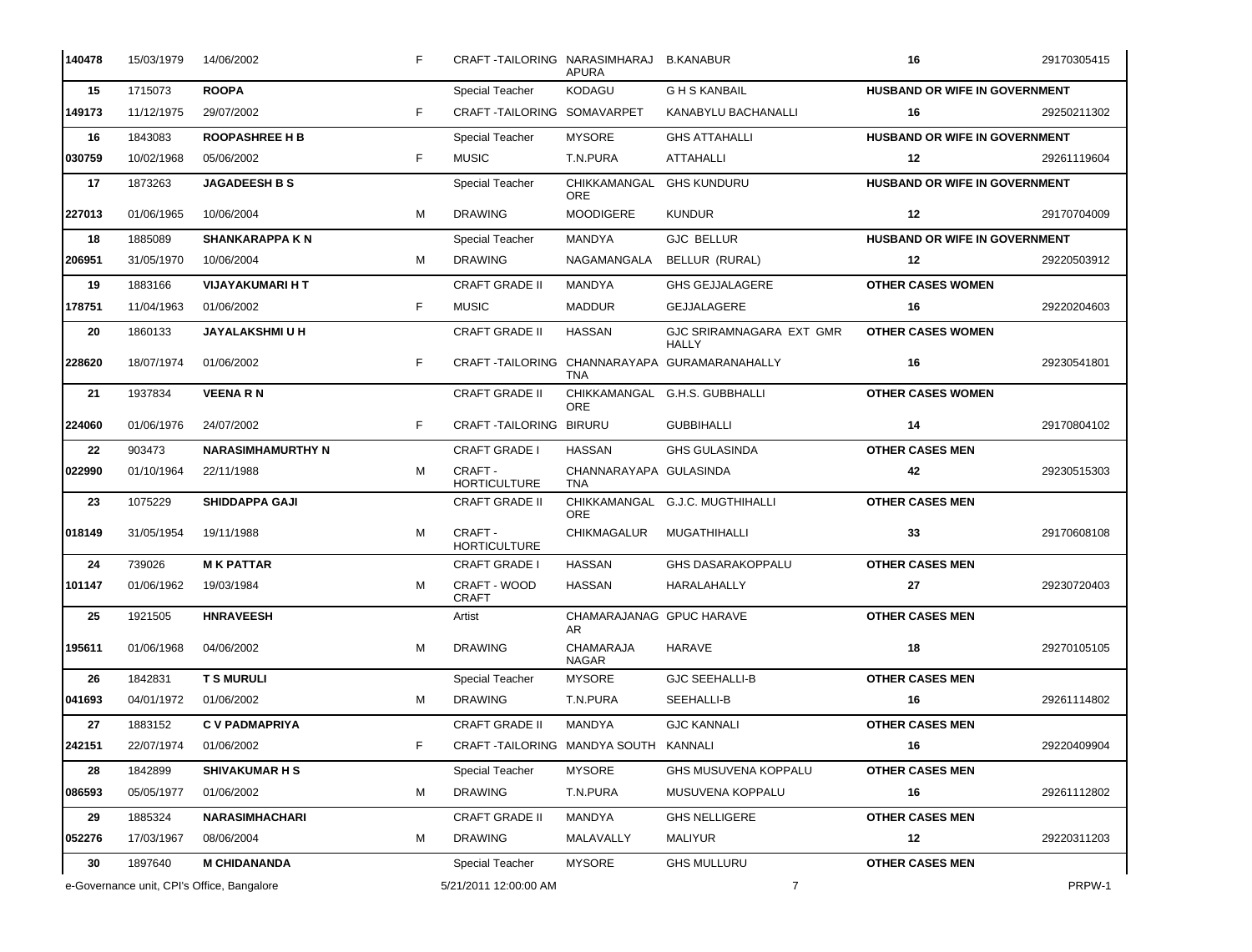| 088305 | 22/01/1972 | 06/08/2004               | м | <b>DRAWING</b>                 | H.D.KOTE                   | <b>MULLUR</b>                  | 12                     | 29260320502 |
|--------|------------|--------------------------|---|--------------------------------|----------------------------|--------------------------------|------------------------|-------------|
| 31     | 1714767    | <b>JAYARAMAYH</b>        |   | <b>Special Teacher</b>         | <b>KODAGU</b>              | <b>G P U COLLEGE SOMVERPET</b> | <b>OTHER CASES MEN</b> |             |
| 059249 | 18/04/1971 | 05/06/2002               | M | <b>DRAWING</b>                 | <b>SOMAVARPET</b>          | <b>CHOUDLU</b>                 | 8                      | 29250202007 |
| 32     | 2057224    | <b>LG SHIVAPPA</b>       |   | <b>CRAFT GRADE II</b>          | CHIKKAMANGAL<br><b>ORE</b> | <b>GJC ALDUR</b>               | <b>OTHER CASES MEN</b> |             |
| 226413 | 20/07/1960 | 23/04/2007               | M | CRAFT -<br><b>HORTICULTURE</b> | <b>CHIKMAGALUR</b>         | ALDUR                          | 8                      | 29170619415 |
| 33     | 1873175    | <b>KRISHNAMURTHY B M</b> |   | Special Teacher                | CHIKKAMANGAL<br><b>ORE</b> | <b>GBJC TARIKERE</b>           | <b>OTHER CASES MEN</b> |             |
| 230491 | 12/02/1970 | 09/06/2004               | M | <b>DRAWING</b>                 | <b>TARIKERE</b>            | WRAD-17                        | 6                      | 29170427103 |
| 34     | 2231029    | <b>LOKESHWARA LG</b>     |   | <b>CRAFT GRADE II</b>          | CHIKKAMANGAL<br>ORE        | MORARJI RESIDENTIAL SCHOOL     | <b>OTHER CASES MEN</b> |             |
| 060799 | 01/06/1961 | 23/04/2007               | M | CRAFT -<br><b>HORTICULTURE</b> | <b>CHIKMAGALUR</b>         | BEEKANAHALLI(RURAL)            | 6                      | 29170607502 |
| 35     | 2231029    | <b>LOKESHWARA LG</b>     |   | <b>CRAFT GRADE II</b>          | CHIKKAMANGAL<br><b>ORE</b> | MORARJI RESIDENTIAL SCHOOL     | <b>OTHER CASES MEN</b> |             |
| 060799 | 01/06/1961 | 23/04/2007               | М | CRAFT -<br><b>HORTICULTURE</b> | <b>CHIKMAGALUR</b>         | BEEKANAHALLI(RURAL)            | 6                      | 29170607502 |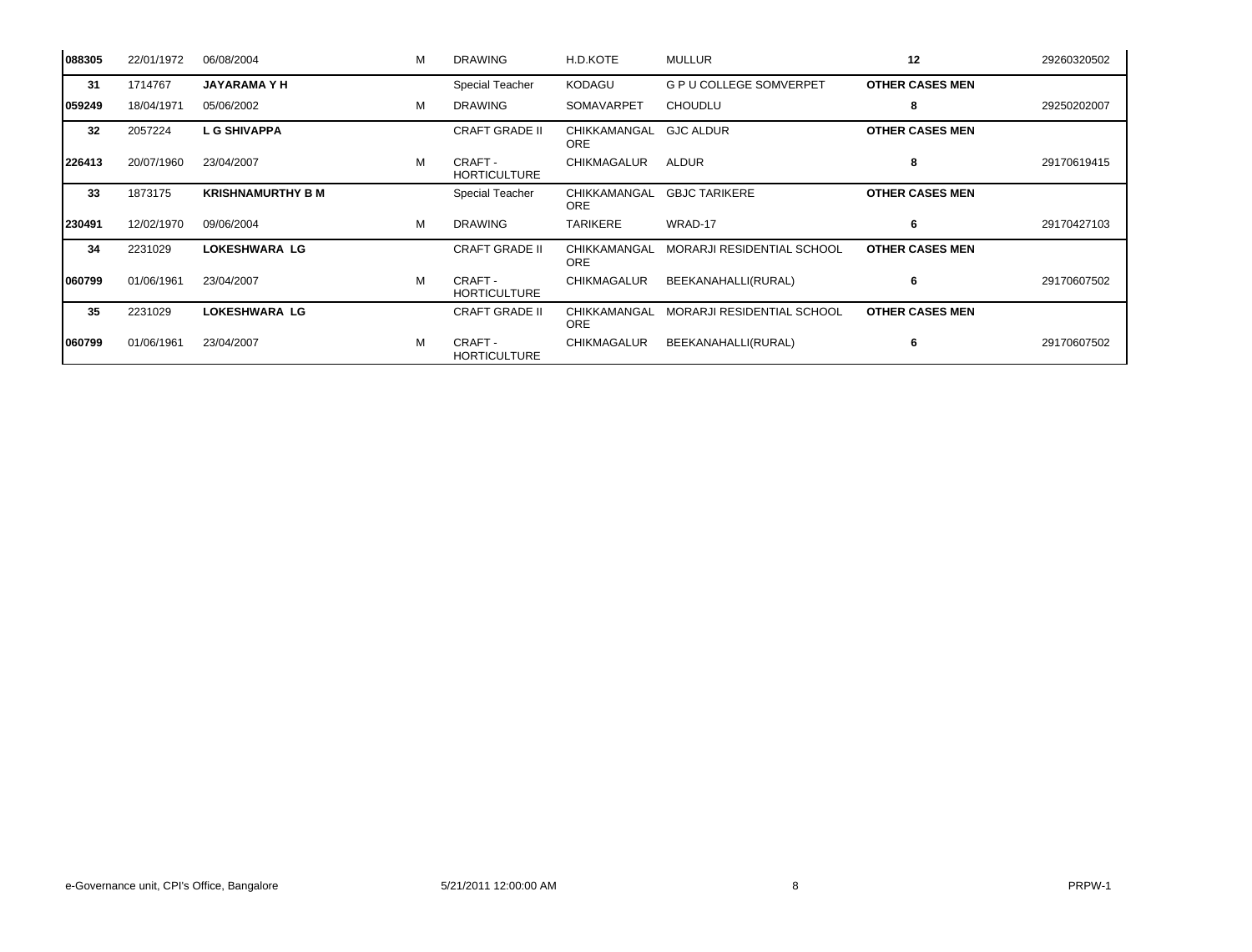# **PROVISIONAL LIST OF TEACHERS FOR REQUEST TRANSFER -2011 ( SECONDARY - WITHIN UNIT ) : SPECIAL TEACHERS**

# **TRANSFER AUTHORITY : JDPI BELGAUM**

| PRI.NO. KGID NO                            |            | <b>APPLICANT NAME</b>                                    | <b>DESIG NAME</b>          | <b>DIST NAME</b>   | <b>SCHOOL NAME</b>                                                | <b>GROUNDS FOR PRIORITY</b>         |                |
|--------------------------------------------|------------|----------------------------------------------------------|----------------------------|--------------------|-------------------------------------------------------------------|-------------------------------------|----------------|
| <b>APPL NO DOB</b>                         |            | DATE OF ENTRY INTO SERVICE<br><b>SEX</b>                 | <b>SUBJECT NAME</b>        | <b>TALUK NAME</b>  | <b>VILLAGE NAME</b>                                               | <b>Total Weightage</b>              | <b>SCH COD</b> |
| $\mathbf{1}$                               | 1077126    | ISHWARACHANDRA CHINNAPPA KANAVI                          | Special Teacher            | GADAG              | GOVT A A PATHAN UHS<br><b>SHIRAHATTI</b>                          | <b>TERMINALLY ILL CASES</b>         |                |
| 192598                                     | 01/07/1959 | 22/03/1991<br>м                                          | <b>DRAWING</b>             | <b>SHIRHATTI</b>   | <b>SHIRHATTI</b>                                                  | 34                                  | 29080507221    |
| $\overline{2}$                             | 1483142    | <b>SMT SEETA A KULKARNI</b>                              | Special Teacher            | <b>DHARWAD</b>     | VRP GHS NALAVADI                                                  | PHISICALLY HANDICAPPED (> 40%)      |                |
| 114066                                     | 18/06/1959 | F.<br>11/11/1988                                         | CRAFT TAILORING NAVALGUND  |                    | NALAVADI                                                          | 44                                  | 29090504204    |
| $\mathbf{3}$                               | 975443     | A K YARAGUDI                                             | <b>CRAFT GRADE I</b>       | <b>GADAG</b>       | SKNK GOVT HS HARLAPUR                                             | PHISICALLY HANDICAPPED (> 40%)      |                |
| 079967                                     | 25/05/1962 | 12/08/1991<br>м                                          | <b>DRAWING</b>             | <b>GADAG RURAL</b> | <b>HARLAPUR</b>                                                   | 33                                  | 29080602303    |
| 4                                          | 1108001    | ADIVEPPA YALLAPPA AWATALE                                | Special Teacher            | <b>BELGAUM</b>     | GOVT HIGHSCHOOL COMP<br><b>JR.COLL RAMDURG</b>                    | PHISICALLY HANDICAPPED (> 40%)      |                |
| 001695                                     | 01/05/1966 | 02/11/1988<br>м                                          | <b>DRAWING</b>             | RAMDURG            | <b>RAMDURG</b>                                                    | 31                                  | 29011110623    |
| 5                                          | 1928140    | <b>GAYATRI VEERAPPA MAYACHARI</b>                        | <b>CRAFT GRADE II</b>      | <b>BELGAUM</b>     | <b>GOVT HIGHSCHOOL</b><br><b>CHIKKABELLIKATTI</b>                 | <b>WIDOWS</b>                       |                |
| 239176                                     | 20/07/1972 | F.<br>20/08/2002                                         | CRAFT-TAILORING BAILHONGAL |                    | <b>CHIKKABELLIKATTI</b>                                           | 16                                  | 29010202502    |
| 6                                          | 1500798    | <b>NIRMALA SIDRAM GANACHARI</b>                          | Special Teacher            | <b>DHARWAD</b>     | <b>GHS BAMMIGATTI</b>                                             | <b>WIDOWS</b>                       |                |
| 025703                                     | 18/06/1975 | F.<br>14/11/2005                                         | CRAFT-TAILORING KALGHATAGI |                    | <b>BAMMIGATTI</b>                                                 | 10                                  | 29090300706    |
| $\overline{7}$                             | 2105663    | SMT BHAGYASHREE VIVEKANAND NAYAK                         | Special Teacher            | <b>BELGAUM</b>     | <b>GOVT HIGHSCHOOL SATTIGERI</b>                                  | <b>WIDOWS</b>                       |                |
| 181400                                     | 15/03/1978 | F.<br>08/01/2007                                         | CRAFT-TAILORING SOUNDATTI  |                    | <b>SATTIGERI</b>                                                  | 8                                   | 29011208809    |
| 8                                          | 1018727    | <b>JAYASHREE SHIVASANGAPPA INJAGANERI CRAFT GRADE II</b> |                            | <b>BAGALKOT</b>    | GOVT JR.COLLEGE NEERABUDIHAL DEFENCE CASES                        |                                     |                |
| 085562                                     | 20/04/1957 | F<br>24/03/1990                                          | CRAFT-TAILORING BADAMI     |                    | NEERABUDIHAL                                                      | 26                                  | 29020112103    |
| 9                                          | 1160558    | <b>M G MAKANDAR</b>                                      | Special Teacher            | <b>CHIKKODI</b>    | GOVT.H.S.BELAVI                                                   | HUSBAND AND WIFE BOTH IN GOVERNMENT |                |
| 042911                                     | 16/08/1962 | 30/01/1985<br>м                                          | <b>DRAWING</b>             | HUKKERI            | <b>BELAVI</b>                                                     | 48                                  | 29300701504    |
| 10                                         | 647887     | AKKAMAHADEVI NINGAPPA JANAMATTI                          | Special Teacher            | <b>BAGALKOT</b>    | GOVT JR.COLLEGE (HS)MUGALLALI HUSBAND AND WIFE BOTH IN GOVERNMENT |                                     |                |
| 047587                                     | 08/09/1959 | F.<br>23/01/1984                                         | CRAFT-TAILORING BAGALKOT   |                    | <b>MUGALALLI</b>                                                  | 44                                  | 29020206105    |
| 11                                         | 1030757    | <b>VASANT ADIVEPPA KAMBLE</b>                            | <b>Special Teacher</b>     | <b>CHIKKODI</b>    | GOVT H.S.                                                         | HUSBAND AND WIFE BOTH IN GOVERNMENT |                |
| 221095                                     | 01/06/1967 | 03/10/1988<br>M                                          | <b>DRAWING</b>             | <b>HUKKERI</b>     | <b>KOT</b>                                                        | 42                                  | 29300705703    |
| 12                                         | 1154059    | <b>VIDYAVATHI U KAMBLE</b>                               | <b>CRAFT GRADE I</b>       | <b>DHARWAD</b>     | <b>GHS KIRESUR</b>                                                | HUSBAND AND WIFE BOTH IN GOVERNMENT |                |
| 247966                                     | 06/03/1967 | 16/12/1988                                               | CRAFT-TAILORING HUBLI      |                    | <b>KIRESUR</b>                                                    | 42                                  | 29090202802    |
| 13                                         | 2085264    | <b>TIMMAPPA HALA NAIK</b>                                | <b>Special Teacher</b>     | <b>SIRSI</b>       | GOVT HIGHSCHOOL CASTLEROCK HUSBAND AND WIFE BOTH IN GOVERNMENT    |                                     |                |
| 024072                                     | 20/03/1961 | м<br>22/07/1996                                          | <b>DRAWING</b>             | <b>JOIDA</b>       | <b>CASTLEROCK</b>                                                 | 28                                  | 29101113801    |
| 14                                         | 1877818    | <b>MANJULA HANAMANTAPPA PATTAR</b>                       | <b>Special Teacher</b>     | <b>BAGALKOT</b>    | <b>GHS SUNAG</b>                                                  | HUSBAND AND WIFE BOTH IN GOVERNMENT |                |
| 179394                                     | 22/07/1974 | F.<br>01/06/2002                                         | <b>DRAWING</b>             | <b>BILAGI</b>      | <b>SUNAG</b>                                                      | 16                                  | 29020605807    |
| 15                                         | 1925956    | <b>GEETA BHIMARAO HONGAL</b>                             | <b>CRAFT GRADE II</b>      | <b>BELGAUM</b>     | GOVT HIGHSCHOOL VANNUR                                            | HUSBAND AND WIFE BOTH IN GOVERNMENT |                |
| e-Governance unit, CPI's Office, Bangalore |            |                                                          | 5/21/2011 12:00:00 AM      |                    | 9                                                                 |                                     | PRPW-1         |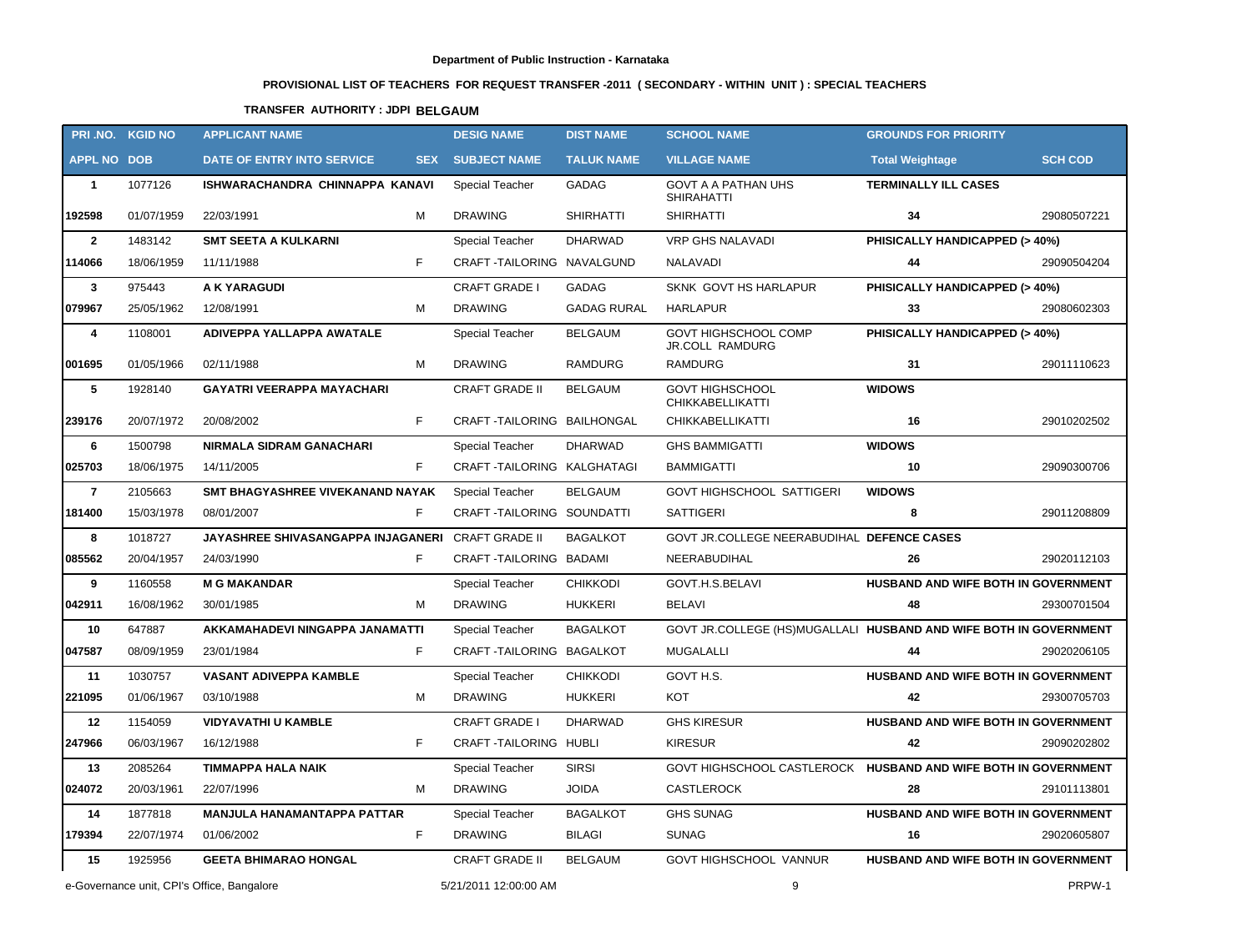| 232316 | 12/03/1967 | 21/06/2002<br>F.                        | PE-GRADE 2                 | <b>BAILHONGAL</b>                      | <b>VANNUR</b>                                | 16                                         | 29010212205 |
|--------|------------|-----------------------------------------|----------------------------|----------------------------------------|----------------------------------------------|--------------------------------------------|-------------|
| 16     | 1807273    | <b>SMT JYOTI NAIK</b>                   | <b>Special Teacher</b>     | <b>BIJAPUR</b>                         | <b>GOVT PU COLLEGE ARJUNAGI</b>              | <b>HUSBAND AND WIFE BOTH IN GOVERNMENT</b> |             |
| 059389 | 01/06/1976 | F.<br>25/07/2002                        |                            | CRAFT-TAILORING BIJAPUR RURAL ARJUNAGI |                                              | 16                                         | 29030500709 |
| 17     | 1916401    | <b>BASANAGOUDA GOUDAPPA PATIL</b>       | Special Teacher            | GADAG                                  | <b>GOVT HS BARADUR</b>                       | HUSBAND AND WIFE BOTH IN GOVERNMENT        |             |
| 082427 | 01/06/1968 | 15/07/2002<br>M                         | <b>DRAWING</b>             | <b>MUNDARAGI</b>                       | <b>BARADUR</b>                               | 13                                         | 29080201902 |
| 18     | 1048044    | <b>SHIVAMMA G NAIK</b>                  | <b>CRAFT GRADE I</b>       | UTTARKANNADA                           | <b>G H S HADINBAL</b>                        | HUSBAND OR WIFE IN GOVERNMENT              |             |
| 108198 | 13/12/1960 | F<br>01/11/1988                         |                            | CRAFT-TAILORING HONNAVAR               | HADINBAL                                     | 44                                         | 29100806306 |
| 19     | 1047170    | <b>SHARADA DEVAPPA NAIK</b>             | <b>CRAFT GRADE II</b>      | <b>SIRSI</b>                           | <b>GOVT PU COLLEGE NANIKATTA</b>             | HUSBAND OR WIFE IN GOVERNMENT              |             |
| 046300 | 01/07/1961 | F<br>02/11/1988                         |                            | CRAFT-TAILORING SIDDAPUR               | <b>TYAGALI</b>                               | 42                                         | 29100607603 |
| 20     | 1017034    | <b>SMT SUREKHA LAXMAN SALUNKE</b>       | Special Teacher            | <b>CHIKKODI</b>                        | SDBH GHS                                     | <b>HUSBAND OR WIFE IN GOVERNMENT</b>       |             |
| 126574 | 07/12/1967 | F.<br>02/11/1988                        |                            | CRAFT-TAILORING HUKKERI                | ULLAGADDI KHANAPUR                           | 37                                         | 29300709806 |
| 21     | 1827480    | <b>VIRUPAXAPPA MALLAPPA NAVI</b>        | Special Teacher            | <b>GADAG</b>                           | YAJAMAN G F, UPNAL GOVT HS<br>RAMAGERI       | HUSBAND OR WIFE IN GOVERNMENT              |             |
| 062484 | 18/04/1959 | M<br>09/01/1995                         | <b>DRAWING</b>             | <b>SHIRHATTI</b>                       | <b>RAMAGIRI</b>                              | 24                                         | 29080508302 |
| 22     | 1829493    | TAJABI CHINAGIBADASHA<br><b>NAGANUR</b> | Special Teacher            | GADAG                                  | <b>GOVT HS GOGERI</b>                        | HUSBAND OR WIFE IN GOVERNMENT              |             |
| 234814 | 19/11/1973 | F<br>07/09/1998                         | LANGUAGE<br><b>KANNADA</b> | <b>RON</b>                             | <b>GOGERI</b>                                | 22                                         | 29080409004 |
| 23     | 1886278    | SUVARNA GANGAPPA HALAGATTI              | Special Teacher            | <b>SIRSI</b>                           | <b>GHS YELLAPUR</b>                          | HUSBAND OR WIFE IN GOVERNMENT              |             |
| 103032 | 03/10/1974 | F<br>05/08/2002                         |                            | CRAFT TAILORING YELLAPUR               | YELLAPUR                                     | 16                                         | 29100716301 |
| 24     | 1878858    | <b>SUJATA SANGAPPA MOGALI</b>           | Special Teacher            | <b>BIJAPUR</b>                         | GOVT URDU HIGH SCHOOL<br><b>NIDAGUNDI</b>    | HUSBAND OR WIFE IN GOVERNMENT              |             |
| 053367 | 23/02/1975 | F<br>01/06/2002                         | <b>DRAWING</b>             | <b>BASAVAN</b><br><b>BAGEWADI</b>      | <b>NIDAGUNDI</b>                             | 14                                         | 29030309722 |
| 25     | 1154082    | SUMITRA PRAMESHWARAPPA DODMANI          | <b>CRAFT GRADE II</b>      | GADAG                                  | <b>GOVT HS BELAHOD</b>                       | <b>OTHER CASES WOMEN</b>                   |             |
| 006870 | 29/03/1967 | 07/11/1988<br>F                         |                            | CRAFT TAILORING GADAG RURAL            | <b>BELHOD</b>                                | 40.5                                       | 29080601003 |
| 26     | 1197888    | <b>NIRMALA BALAPPA SANGALE</b>          | <b>CRAFT GRADE II</b>      | <b>CHIKKODI</b>                        | <b>AGHS CHINCHANI</b>                        | <b>OTHER CASES WOMEN</b>                   |             |
| 131135 | 19/03/1953 | F<br>01/06/1990                         | <b>DRAWING</b>             | <b>CHIKODI</b>                         | <b>CHINCHANI</b>                             | 40                                         | 29300501806 |
| 27     | 1812071    | <b>SHEELAVATHI</b>                      | Special Teacher            | <b>DHARWAD</b>                         | FCM GOVT PU COLL GUDAGERI                    | <b>OTHER CASES WOMEN</b>                   |             |
| 012158 | 15/07/1969 | F<br>01/06/2002                         |                            | CRAFT-TAILORING KUNDAGOL               | <b>GUDAGERI</b>                              | 12                                         | 29090401708 |
| 28     | 1879584    | <b>VEENA S HAVANUR</b>                  | Special Teacher            | <b>BAGALKOT</b>                        | GOVT PB PU JR.COLL. HUNNUR                   | <b>OTHER CASES WOMEN</b>                   |             |
| 228294 | 05/05/1973 | 22/07/2002<br>F.                        | DRAWING                    | JAMAKHANDI                             | HUNNUR                                       | 12                                         | 29020902409 |
| 29     | 1828682    | SMT SUMANGALA TIMMANAGOUDA PATIL        | <b>Special Teacher</b>     | GADAG                                  | GOVT COMP JUN COL NARAGUND OTHER CASES WOMEN |                                            |             |
| 116453 | 01/07/1973 | F.<br>01/06/2002                        | <b>DRAWING</b>             | NARAGUND                               | NARAGUND                                     | 8                                          | 29080303125 |
| 30     | 1886616    | <b>MAHANTESH BASAPPA HUBBALLI</b>       | <b>CRAFT GRADE I</b>       | <b>SIRSI</b>                           | <b>GHS CHIGALLI</b>                          | <b>OFFICE BEARER</b>                       |             |
| 038695 | 01/07/1972 | 16/08/2002<br>м                         | <b>DRAWING</b>             | <b>MUNDAGOD</b>                        | CHIGALLI                                     | 12                                         | 29101003506 |
| 31     | 634199     | <b>RAVINDRANATH RUDRESH GUDISAGAR</b>   | Special Teacher            | HAVERI                                 | <b>GOVT PU COL HATTIMATTUR</b>               | <b>OTHER CASES MEN</b>                     |             |
| 223878 | 18/02/1957 | 14/06/1978<br>м                         | <b>DRAWING</b>             | SAVANUR                                | HATTIMATTUR                                  | 63                                         | 29111601709 |
| 32     | 460332     | <b>R S TRIMALLE</b>                     | <b>CRAFT GRADE I</b>       | GADAG                                  | <b>GOVT HS MALLAPUR</b>                      | <b>OTHER CASES MEN</b>                     |             |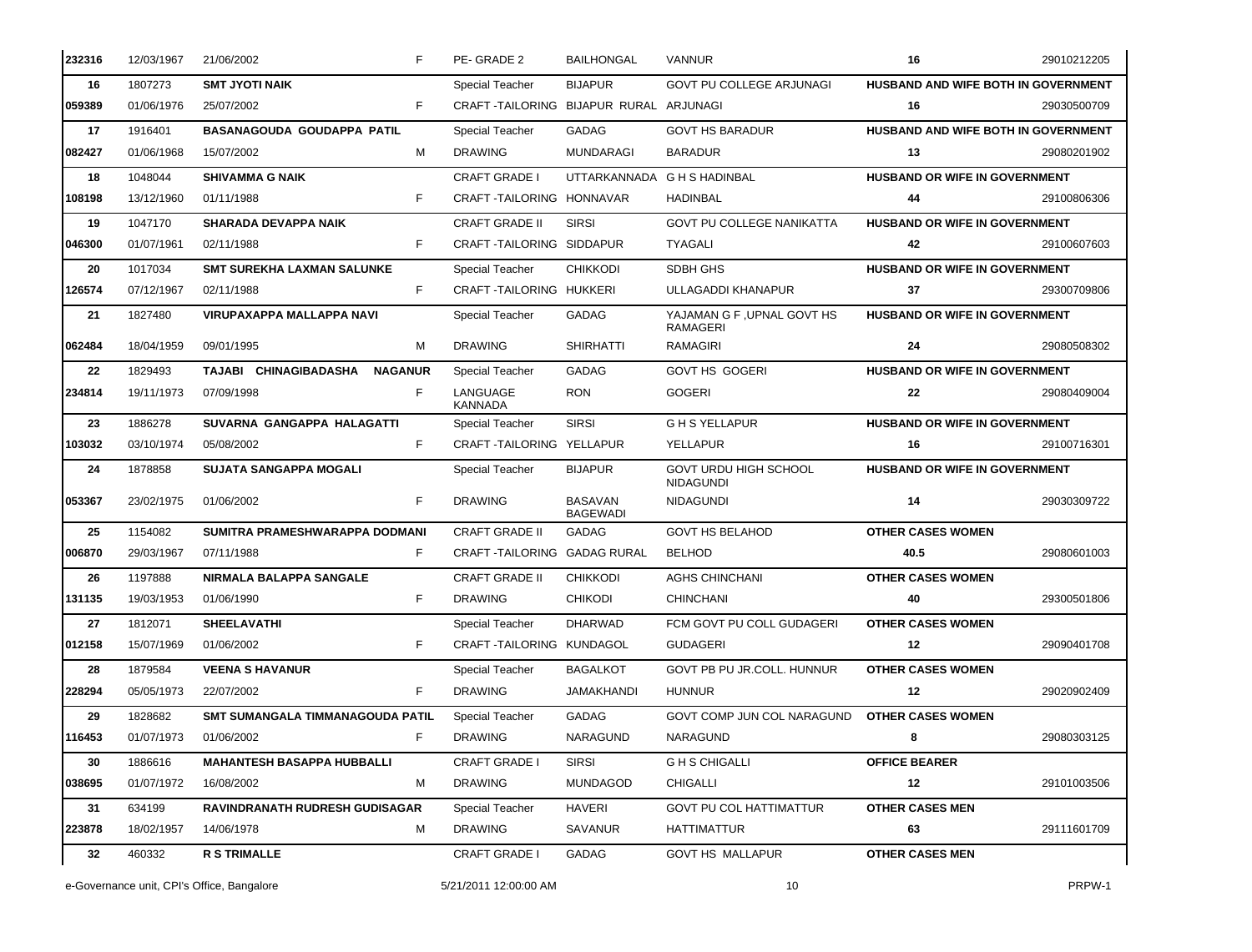| 055530 | 22/06/1958                                 | 28/09/1978                                            | м | CRAFT TAILORING RON                   |                   | <b>MALLAPUR</b>                             | 60                     | 29080402503 |
|--------|--------------------------------------------|-------------------------------------------------------|---|---------------------------------------|-------------------|---------------------------------------------|------------------------|-------------|
| 33     | 660634                                     | <b>CHANDRASHEKHER K MULAGUND</b>                      |   | Special Teacher                       | <b>DHARWAD</b>    | <b>GHS MALALI</b>                           | <b>OTHER CASES MEN</b> |             |
| 011715 | 01/01/1961                                 | 12/01/1984                                            | м | <b>DRAWING</b>                        | <b>KUNDAGOL</b>   | MALALI                                      | 52                     | 29090403702 |
| 34     | 1105879                                    | <b>MOHAN SHANKAREPPA CHIKKORDE</b>                    |   | <b>CRAFT GRADE I</b>                  | <b>CHIKKODI</b>   | GOVT H.S.                                   | <b>OTHER CASES MEN</b> |             |
| 047204 | 14/02/1954                                 | 01/11/1988                                            | м | CRAFT TAILORING HUKKERI               |                   | <b>GUDAS</b>                                | 44                     | 29300702904 |
| 35     | 1154408                                    | <b>V B GUDLANUR</b>                                   |   | <b>CRAFT GRADE I</b>                  | <b>HAVERI</b>     | <b>GOVT HIGH SCH HUVINSHIGALI</b>           | <b>OTHER CASES MEN</b> |             |
| 184555 | 09/07/1964                                 | 21/11/1988                                            | м | CRAFT-TAILORING SAVANUR               |                   | <b>HUVINASHIGLI</b>                         | 44                     | 29111602804 |
| 36     | 1134932                                    | SHARANABASAPPA KUDLEPPA BAGI                          |   | Special Teacher                       | <b>BAGALKOT</b>   | GOVT JR.COLLEGE (HS) GOTHE                  | <b>OTHER CASES MEN</b> |             |
| 086327 | 01/06/1966                                 | 16/09/1988                                            | м | <b>DRAWING</b>                        | <b>JAMAKHANDI</b> | <b>GOTHE</b>                                | 42                     | 29020901609 |
| 37     | 1098811                                    | <b>SURESH P BADIGER</b>                               |   | <b>CRAFT GRADE I</b>                  | <b>CHIKKODI</b>   | <b>GOVT HS</b>                              | <b>OTHER CASES MEN</b> |             |
| 117174 | 01/03/1956                                 | 21/09/1988                                            | м | CRAFT - WOOD<br><b>CRAFT</b>          | HUKKERI           | <b>ISLAMPUR</b>                             | 42                     | 29300704907 |
| 38     | 1016604                                    | SHIVANAND RAMACHANDRA PODDAR                          |   | Special Teacher                       | <b>BIJAPUR</b>    | GOVT PU COLLEGE BARADOL                     | <b>OTHER CASES MEN</b> |             |
| 038203 | 03/02/1965                                 | 02/11/1988                                            | м | <b>DRAWING</b>                        | CHADACHAN         | <b>BARADOL</b>                              | 42                     | 29031300315 |
| 39     | 1153909                                    | NINGAPPA NISHEMAPPA DIDAGUR                           |   | Education Assistant - HAVERI<br>Craft |                   | <b>GOVT HIGH SCH BANNUR</b>                 | <b>OTHER CASES MEN</b> |             |
| 233169 | 20/07/1967                                 | 02/11/1988                                            | м | <b>DRAWING</b>                        | <b>SHIGGOAN</b>   | <b>BANNUR</b>                               | 42                     | 29111700803 |
| 40     | 1106179                                    | <b>GANAPATI MARUTEPPA SHAHAPUR</b>                    |   | Special Teacher                       | <b>BELGAUM</b>    | GOVT HIGHSCHOOL SANGAL                      | <b>OTHER CASES MEN</b> |             |
| 222019 | 01/07/1968                                 | 02/11/1988                                            | M | <b>DRAWING</b>                        | RAMDURG           | SANGAL                                      | 42                     | 29011109502 |
| 41     | 1155445                                    | AJITKUMAR RAMACHANDRA KONNUR                          |   | <b>CRAFT GRADE II</b>                 | <b>BELGAUM</b>    | GOVT HIGHSCHOOL CHIKOPPA                    | <b>OTHER CASES MEN</b> |             |
| 123753 | 19/08/1965                                 | 05/11/1988                                            | м | CRAFT TAILORING SOUNDATTI             |                   | <b>CHIKOPPA</b>                             | 42                     | 29011201602 |
| 42     | 1107478                                    | REVANASIDDAPPA LAXMANRAO<br><b>DODDAPATTAR</b>        |   | Special Teacher                       | <b>BAGALKOT</b>   | <b>GOVT HS LINGANUR</b>                     | <b>OTHER CASES MEN</b> |             |
| 031114 | 01/03/1959                                 | 17/11/1988                                            | м | <b>DRAWING</b>                        | <b>JAMAKHANDI</b> | <b>LINGNUR</b>                              | 42                     | 29020904704 |
| 43     | 1075255                                    | DUNDAPPA BHEERAPPA BHEERAPPAGOL                       |   | <b>CRAFT GRADE I</b>                  | <b>BIJAPUR</b>    | GOVT HIGH SCHOOL NAGAVI BK                  | <b>OTHER CASES MEN</b> |             |
| 063677 | 01/06/1964                                 | 18/11/1988                                            | м | CRAFT -<br><b>HORTICULTURE</b>        | <b>SINDAGI</b>    | NAGAVI BK                                   | 42                     | 29031210705 |
| 44     | 1705255                                    | <b>DUNDAPPA BHEERAPPA BHEERAPPAGOLA CRAFT GRADE I</b> |   |                                       | <b>BIJAPUR</b>    | GOVT HIGH SCHOOL NAGAVI BK                  | <b>OTHER CASES MEN</b> |             |
| 043068 | 01/06/1964                                 | 18/11/1988                                            | м | CRAFT -<br><b>HORTICULTURE</b>        | <b>SINDAGI</b>    | NAGAVI BK                                   | 42                     | 29031210705 |
| 45     | 1047363                                    | SHIDRAMAPPA S HODLUR                                  |   | <b>Special Teacher</b>                | <b>BAGALKOT</b>   | GUHS GUDUR S C                              | <b>OTHER CASES MEN</b> |             |
| 178043 | 01/06/1959                                 | 21/11/1988                                            | м | <b>DRAWING</b>                        | <b>HUNAGUND</b>   | <b>GUDUR</b>                                | 42                     | 29020705710 |
| 46     | 1107138                                    | RANGAPPA BHIMAPPA TUGGALDONI                          |   | <b>Special Teacher</b>                | <b>BELGAUM</b>    | GOVT HIGHSCHOOL MURAKIBHAVI OTHER CASES MEN |                        |             |
| 064020 | 01/06/1963                                 | 21/11/1988                                            | М | <b>DRAWING</b>                        | <b>BAILHONGAL</b> | MURAKIBHAVI                                 | 42                     | 29010209102 |
| 47     | 995210                                     | <b>IRAPPA SHIVAPPA TALWAR</b>                         |   | Special Teacher                       | GADAG             | <b>GOVT HS KOUJAGERI</b>                    | <b>OTHER CASES MEN</b> |             |
| 137929 | 01/05/1964                                 | 22/11/1988                                            | м | CRAFT-TAILORING RON                   |                   | KAUJAGERI                                   | 42                     | 29080402302 |
| 48     | 1047523                                    | <b>GANGADHAR VEERAPPA GEDAGERI</b>                    |   | Special Teacher                       | GADAG             | <b>GOVT HS KUNTOJI</b>                      | <b>OTHER CASES MEN</b> |             |
| 065907 | 05/06/1962                                 | 17/12/1988                                            | M | <b>DRAWING</b>                        | <b>RON</b>        | KUNTOJI                                     | 42                     | 29080408502 |
| 49     | 1191732                                    | <b>KRISHNA ROOPASHING RATHOD</b>                      |   | Special Teacher                       | <b>CHIKKODI</b>   | <b>GHS BALLIGERI</b>                        | <b>OTHER CASES MEN</b> |             |
|        | e-Governance unit, CPI's Office, Bangalore |                                                       |   | 5/21/2011 12:00:00 AM                 |                   | 11                                          |                        | PRPW-1      |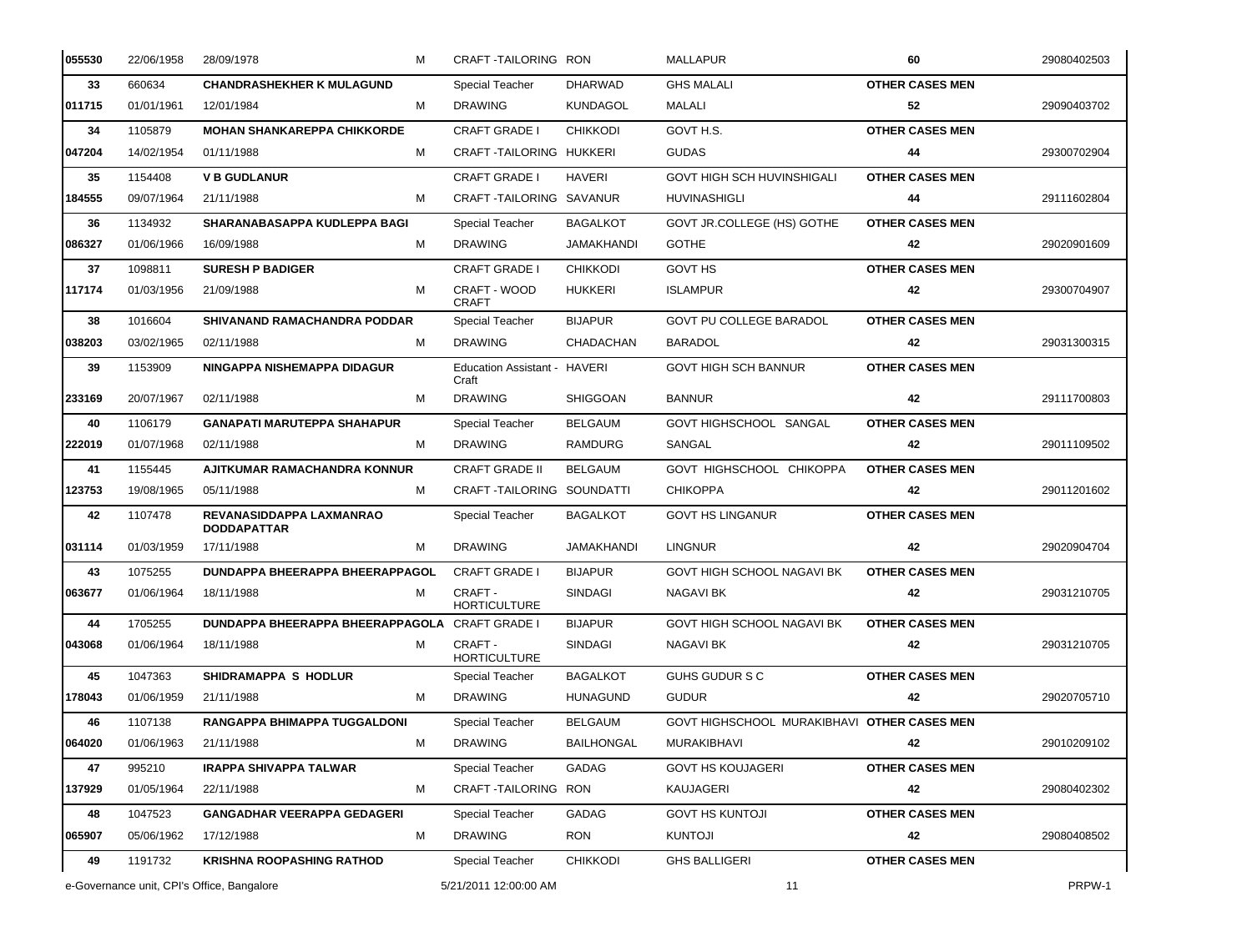| 132417 | 01/06/1965 | 28/12/1988                                             | м | CRAFT -<br><b>HORTICULTURE</b>         | ATHANI              | BALLIGERI                                                        | 42                     | 29300101317 |
|--------|------------|--------------------------------------------------------|---|----------------------------------------|---------------------|------------------------------------------------------------------|------------------------|-------------|
| 50     | 697043     | MUKUNDRAO GOVINDRAO INAMADAR                           |   | Special Teacher                        | <b>BELGAUM</b>      | GOVT CHINTMANRAO PU COLLEGE OTHER CASES MEN<br>W.NO.24.BGM.CITY. |                        |             |
| 041497 | 13/12/1957 | 04/11/1982                                             | м | <b>MUSIC</b>                           | <b>BELGAUM CITY</b> | W.NO.24.BGM.CITY.                                                | 41                     | 29010302404 |
| 51     | 1197908    | <b>SHIVANAND IRAPPA HIPPARAGI</b>                      |   | Special Teacher                        | <b>BAGALKOT</b>     | <b>GOVT HS KULAHALLI</b>                                         | <b>OTHER CASES MEN</b> |             |
| 179795 | 02/01/1959 | 01/04/1991                                             | м | CRAFT -<br><b>AGRICULTURE</b>          | JAMAKHANDI          | KULAHALLI                                                        | 36                     | 29020904310 |
| 52     | 1198975    | <b>VISHWANATHYYA V HIREMATH</b>                        |   | <b>CRAFT GRADE II</b>                  | <b>BIJAPUR</b>      | GOVT. HIGH SCHOOL JAINAPUR                                       | <b>OTHER CASES MEN</b> |             |
| 236837 | 04/12/1955 | 03/03/1992                                             | м | CRAFT-TAILORING BIJAPUR RURAL JAINAPUR |                     |                                                                  | 36                     | 29030504906 |
| 53     | 1153636    | <b>SHIVAPRAKASHSWAMI S</b><br><b>SARAGANACHARAMATH</b> |   | <b>Special Teacher</b>                 | <b>BAGALKOT</b>     | GOVT PB PU JR.COLL.<br>JAMAKHANDI                                | <b>OTHER CASES MEN</b> |             |
| 222416 | 01/06/1958 | 04/11/1988                                             | м | <b>DRAWING</b>                         | JAMAKHANDI          | JAMAKHANDI WARD.NO.15                                            | 35                     | 29020908802 |
| 54     | 1153636    | <b>SHIVAPRAKASHSWAMI S</b><br><b>SARAGANACHARAMATH</b> |   | Special Teacher                        | <b>BAGALKOT</b>     | GOVT PB PU JR.COLL.<br>JAMAKHANDI                                | <b>OTHER CASES MEN</b> |             |
| 222416 | 01/06/1958 | 04/11/1988                                             | м | <b>DRAWING</b>                         | JAMAKHANDI          | <b>JAMAKHANDI WARD.NO.15</b>                                     | 35                     | 29020908802 |
| 55     | 998251     | SANGAPPA N UNDI                                        |   | <b>CRAFT GRADE I</b>                   | <b>HAVERI</b>       | <b>GOVT HIGH SCHOOL MAROL</b>                                    | <b>OTHER CASES MEN</b> |             |
| 233518 | 22/05/1965 | 13/08/1991                                             | м | CRAFT TAILORING HAVERI                 |                     | <b>MAROL</b>                                                     | 34                     | 29110603105 |
| 56     | 1238784    | <b>K E ARKACHARI</b>                                   |   | Artist                                 | <b>HAVERI</b>       | <b>GOVT HIGH SCHOOL HIREBIDARI</b>                               | <b>OTHER CASES MEN</b> |             |
| 058685 | 23/05/1955 | 20/09/1991                                             | м | <b>DRAWING</b>                         | <b>RANNEBENNUR</b>  | <b>HIREBIDARI</b>                                                | 34                     | 29111411304 |
| 57     | 1090803    | <b>MOHANADAS PATIL</b>                                 |   | Special Teacher                        | <b>DHARWAD</b>      | <b>GHS BARADWAD</b>                                              | <b>OTHER CASES MEN</b> |             |
| 104267 | 20/07/1958 | 20/11/1989                                             | м | <b>DRAWING</b>                         | <b>KUNDAGOL</b>     | BARADAWAD                                                        | 33                     | 29090400203 |
| 58     | 1092049    | <b>INDUDHAR GANGAPPA RITTI</b>                         |   | <b>CRAFT GRADE I</b>                   | <b>HAVERI</b>       | <b>GOVT P U COL SAVANUR</b>                                      | <b>OTHER CASES MEN</b> |             |
| 132042 | 01/01/1957 | 26/06/1991                                             | м | CRAFT -<br><b>AGRICULTURE</b>          | <b>SAVANUR</b>      | SAVANUR WARD NO 4                                                | 32                     | 29111607507 |
| 59     | 1330159    | PRAKASH NARAYAN JAMBAVALIKAR                           |   | Artist                                 | <b>SIRSI</b>        | GOVT HIGHSCHOOL JAGALPET                                         | <b>OTHER CASES MEN</b> |             |
| 026300 | 19/09/1959 | 20/07/1996                                             | м | <b>DRAWING</b>                         | <b>JOIDA</b>        | <b>JAGALBET</b>                                                  | 28                     | 29101105202 |
| 60     | 1377664    | <b>RAJENDRAKUMAR T CHAVAN</b>                          |   | <b>CRAFT GRADE I</b>                   | <b>BELGAUM</b>      | GOVT HIGHSCHOOL SOUNDATTI                                        | <b>OTHER CASES MEN</b> |             |
| 136005 | 09/07/1964 | 16/12/1988                                             | м | CRAFT-TAILORING SOUNDATTI              |                     | SOUNDATTI                                                        | 27                     | 29011208634 |
| 61     | 1132897    | <b>MOHOMMEDRAFI M JAMADAR</b>                          |   | <b>Special Teacher</b>                 | <b>BAGALKOT</b>     | <b>GOVT HS MADARAKHANDI</b>                                      | <b>OTHER CASES MEN</b> |             |
| 210314 | 02/07/1962 | 07/10/1993                                             | м | CRAFT -<br>SERICULTURE                 | JAMAKHANDI          | MADARAKANDI                                                      | 24                     | 29020904901 |
| 62     | 1028415    | <b>SHIVAKUMAR</b>                                      |   | Special Teacher                        | <b>BAGALKOT</b>     | <b>GOVT GIRLS JR.COLLEG</b><br>JAMKHANDI                         | <b>OTHER CASES MEN</b> |             |
| 087114 | 01/06/1962 | 01/10/1988                                             | м | <b>MUSIC</b>                           | JAMAKHANDI          | JAMAKHANDI WARD.NO.9                                             | 23                     | 29020908203 |
| 63     | 2168777    | <b>H S RAJANAL</b>                                     |   | Arts Instructor                        | <b>BAGALKOT</b>     | GHS SRI.J.D.RADDER.MUSTAGERI                                     | <b>OTHER CASES MEN</b> |             |
| 243565 | 09/06/1960 | 13/10/1988                                             | м | <b>DRAWING</b>                         | BADAMI              | <b>MUSTIGERI</b>                                                 | 22                     | 29020110904 |
| 64     | 1886304    | <b>DEMAPPA BASAVANTAPPA MELAVANKI</b>                  |   | Special Teacher                        | <b>BELGAUM</b>      | <b>GOVT HIGHSCHOOL</b><br>TURKARSHIGIHALLI                       | <b>OTHER CASES MEN</b> |             |
| 119983 | 21/12/1975 | 01/06/2002                                             | м | <b>DRAWING</b>                         | <b>BAILHONGAL</b>   | <b>TURKARSHIGIHALLI</b>                                          | 16                     | 29010211713 |
| 65     | 2250648    | V R GAIKWAD                                            |   | <b>CRAFT GRADE I</b>                   | <b>HAVERI</b>       | <b>GOVT HIGH SCH KUNNUR</b>                                      | <b>OTHER CASES MEN</b> |             |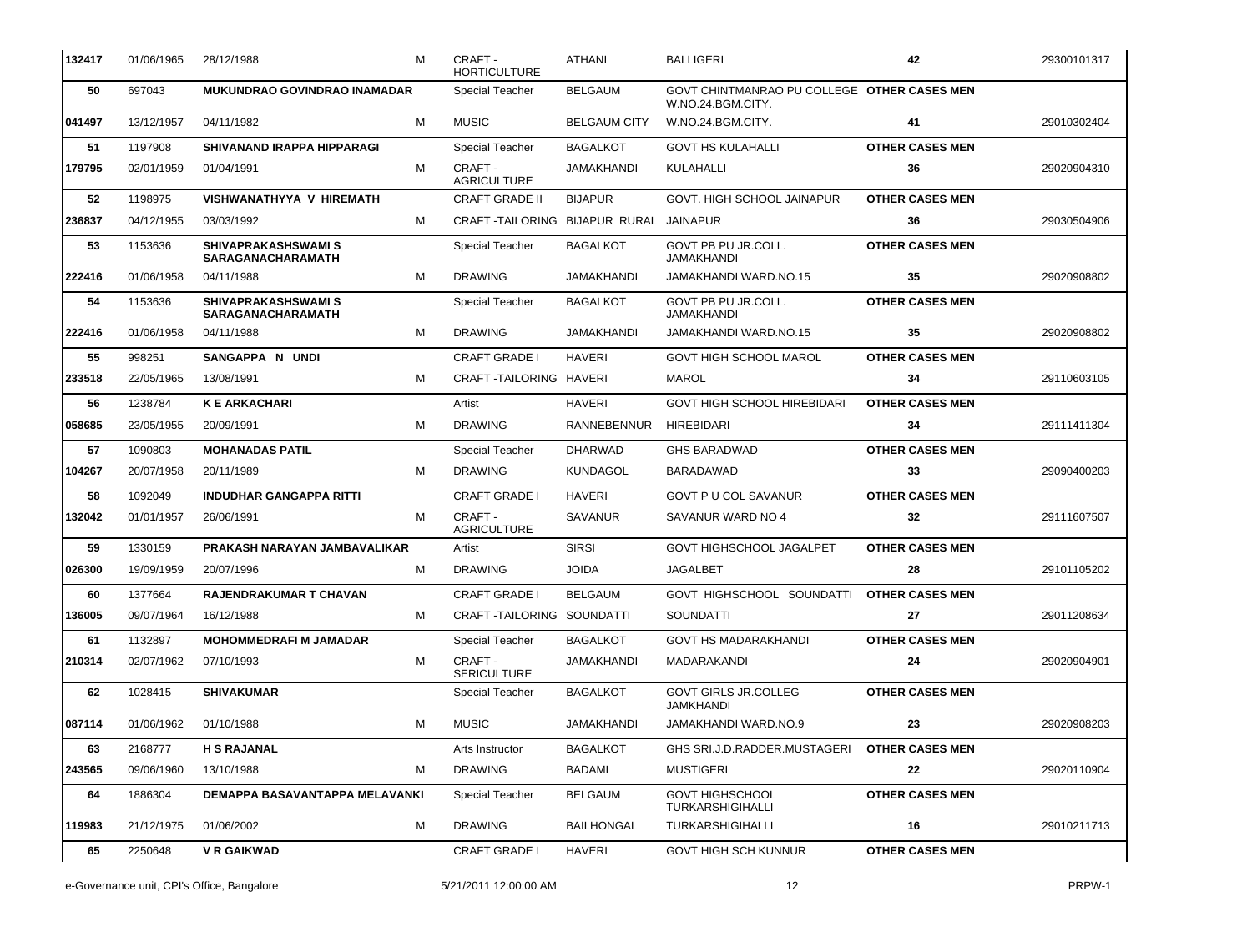| 131411  | 22/07/1975 | 24/06/2002                        | м | <b>DRAWING</b>         | <b>SHIGGOAN</b>   | <b>KUNNUR</b>                              | 16                     | 29111704605 |
|---------|------------|-----------------------------------|---|------------------------|-------------------|--------------------------------------------|------------------------|-------------|
| 66      | 1926754    | <b>JAI RAGHUNATH PATTAR</b>       |   | <b>Special Teacher</b> | <b>BELGAUM</b>    | <b>GOVT HIGHSCHOOL MASTMARDI</b><br>VANNUR | <b>OTHER CASES MEN</b> |             |
| 085815  | 01/05/1968 | 05/09/2002                        | м | ARTS KANNADA           | <b>BAILHONGAL</b> | <b>VANNUR</b>                              | 14                     | 29010212206 |
| 67      | 1947535    | <b>SURESH APPASAHEB PATIL</b>     |   | Special Teacher        | <b>BAGALKOT</b>   | <b>GOVT URDU HS RABAKAVI</b>               | <b>OTHER CASES MEN</b> |             |
| 065486  | 01/06/1971 | 25/07/2002                        | М | <b>DRAWING</b>         | JAMAKHANDI        | JAMAKHANDI WARD.NO.30                      | 10                     | 29020910301 |
| 68      | 1886430    | <b>KALAPPA VITTAL BADIGER</b>     |   | CRAFT GRADE I          | <b>SIRSI</b>      | JONIOR COLLEGE MUNDGOD                     | <b>OTHER CASES MEN</b> |             |
| 1037773 | 01/06/1968 | 22/07/2002                        | М | <b>DRAWING</b>         | <b>MUNDAGOD</b>   | MUNDAGOD TOWN                              | 8                      | 29101008323 |
| 69      | 2108877    | <b>SANGAMESH ANANDAPPA KANGAL</b> |   | <b>Special Teacher</b> | <b>CHIKKODI</b>   | GOVT H.S.                                  | <b>OTHER CASES MEN</b> |             |
| 233718  | 01/06/1978 | 13/07/2005                        | М | <b>DRAWING</b>         | <b>HUKKERI</b>    | <b>BENIWAD</b>                             |                        | 29300701203 |
| 70      | 1276345    | ANNAPPA TUKKAPPA KUSUNALE         |   | Special Teacher        | <b>CHIKKODI</b>   | <b>GOVT HS MANAKAPUR</b>                   | <b>OTHER CASES MEN</b> |             |
| 133324  | 04/05/1972 | 05/09/2008                        | м | <b>DRAWING</b>         | <b>NIPPANI</b>    | <b>MANAKAPUR</b>                           |                        | 29300902507 |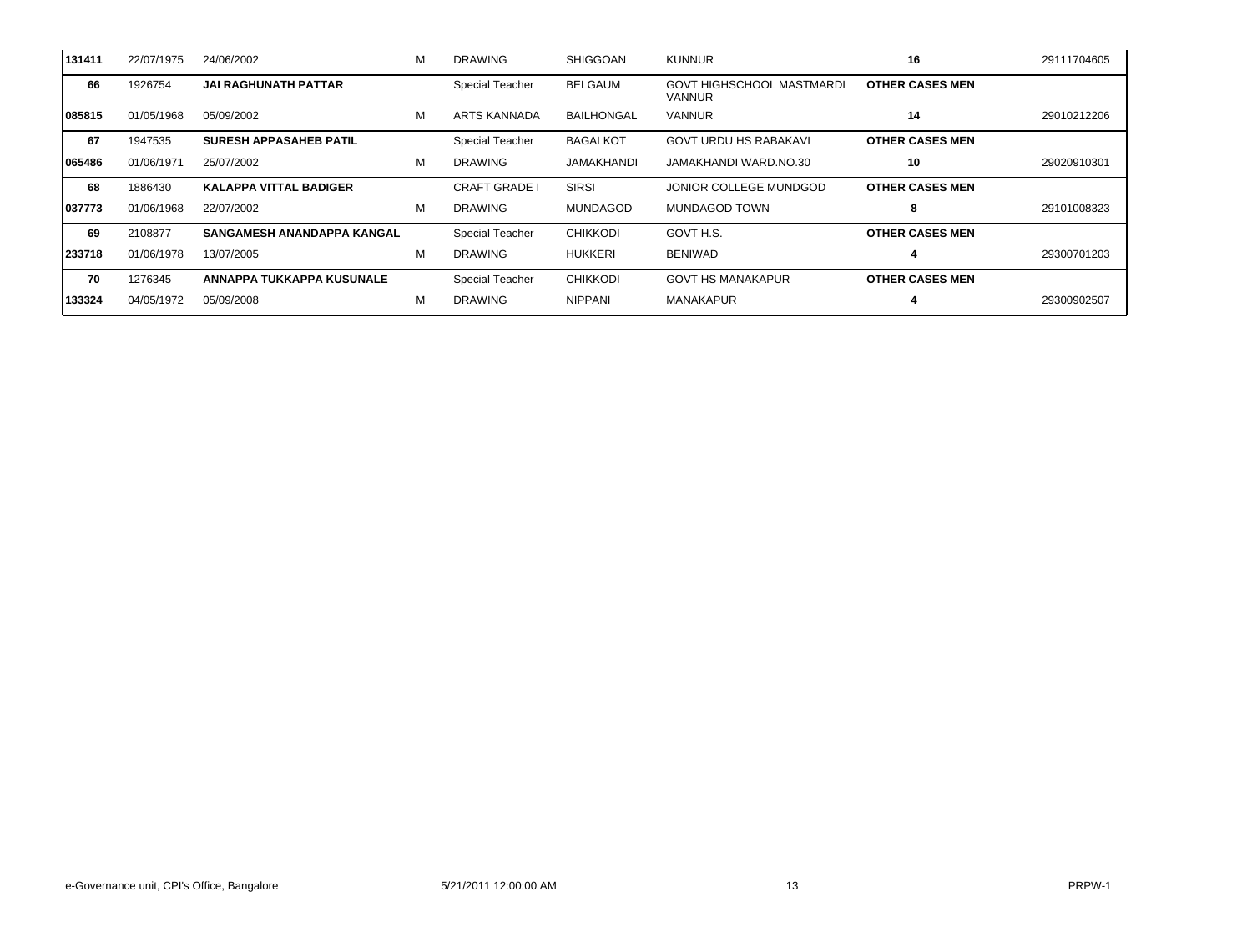# **PROVISIONAL LIST OF TEACHERS FOR REQUEST TRANSFER -2011 ( SECONDARY - WITHIN UNIT ) : SPECIAL TEACHERS**

## **TRANSFER AUTHORITY : JDPI GULBARGA**

| PRI.NO. KGID NO    |            | <b>APPLICANT NAME</b>                      |            | <b>DESIG NAME</b>         | <b>DIST NAME</b>         | <b>SCHOOL NAME</b>            | <b>GROUNDS FOR PRIORITY</b>          |                |
|--------------------|------------|--------------------------------------------|------------|---------------------------|--------------------------|-------------------------------|--------------------------------------|----------------|
| <b>APPL NO DOB</b> |            | <b>DATE OF ENTRY INTO SERVICE</b>          | <b>SEX</b> | <b>SUBJECT NAME</b>       | <b>TALUK NAME</b>        | <b>VILLAGE NAME</b>           | <b>Total Weightage</b>               | <b>SCH COD</b> |
| $\mathbf{1}$       | 840469     | <b>M A NAYEEM</b>                          |            | Artist                    | <b>BIDAR</b>             | <b>GOVT H.S. BHANGOOR</b>     | <b>TERMINALLY ILL CASES</b>          |                |
| 240623             | 10/08/1955 | 31/10/1986                                 | м          | <b>DRAWING</b>            | <b>BIDAR</b>             | <b>BHANGOOR</b>               | 48                                   | 29050401503    |
| $\mathbf{2}$       | 1990929    | <b>ASHOK N RAJOLE</b>                      |            | Special Teacher           | <b>BIDAR</b>             | GOVT H.S. KOHINOOR (P)        | <b>TERMINALLY ILL CASES</b>          |                |
| 234143             | 01/08/1970 | 03/06/2002                                 | М          | <b>DRAWING</b>            | BASAVAKALYAN KOHINOOR    |                               | 16                                   | 29050209006    |
| $\mathbf{3}$       | 1905021    | <b>MAHIBOOB</b>                            |            | Special Teacher           | YADGIRI                  | <b>GHS MUDANUR</b>            | <b>TERMINALLY ILL CASES</b>          |                |
| 030983             | 02/07/1971 | 12/06/2002                                 | М          | <b>DRAWING</b>            | <b>SHORAPUR</b>          | MUDANOOR K.                   | 16                                   | 29330816205    |
| 4                  | 1903323    | <b>GAYATRIDEVI GOPALSING</b>               |            | Special Teacher           | <b>GULBARGA</b>          | <b>GOVT HS WADI</b>           | <b>TERMINALLY ILL CASES</b>          |                |
| 094472             | 22/07/1971 | 29/06/2002                                 | F          | CRAFT-TAILORING CHITTAPUR |                          | WADI                          | 8                                    | 29040411845    |
| 5                  | 1906686    | <b>VEERABHADRAIAH VM</b>                   |            | Special Teacher           | <b>BELLARY</b>           | GHS M.A.K AJAD FORT BLY       | PHISICALLY HANDICAPPED (> 40%)       |                |
| 244492             | 06/08/1969 | 01/09/2006                                 | м          | <b>MUSIC</b>              | <b>BELLARY WEST</b>      | WARD 32                       | 4                                    | 29120114433    |
| 6                  | 1910690    | <b>RIZWANA PARVEEN</b>                     |            | Special Teacher           | <b>BIDAR</b>             | <b>GOVT H.S.BAGDAL</b>        | <b>WIDOWS</b>                        |                |
| 034108             | 20/07/1970 | 20/05/2000                                 | F          | CRAFT-TAILORING BIDAR     |                          | BAGDAL                        | 20                                   | 29050401112    |
| $\overline{7}$     | 2144597    | <b>SUSHILABAI DUNDAPPA</b>                 |            | <b>Special Teacher</b>    | <b>GULBARGA</b>          | <b>GHS DARGA SHIROOR</b>      | <b>WIDOWS</b>                        |                |
| 239516             | 18/10/1972 | 08/02/2002                                 | F          | CRAFT-TAILORING ALAND     |                          | <b>MADANHIPPARGA</b>          | 16                                   | 29040108110    |
| 8                  | 1962820    | <b>JAYASHREE D HUGGI</b>                   |            | Special Teacher           | <b>GULBARGA</b>          | <b>GHS HONAGUNTA</b>          | <b>WIDOWS</b>                        |                |
| 095646             | 01/06/1975 | 01/06/2002                                 | F.         | CRAFT-TAILORING CHITTAPUR |                          | <b>HONAGUNTA</b>              | 16                                   | 29040404007    |
| 9                  | 1903466    | <b>PRABHAKER M BELLI</b>                   |            | Special Teacher           | <b>GULBARGA</b>          | <b>GHS BASAVAPATTAN</b>       | HUSBAND AND WIFE BOTH IN GOVERNMENT  |                |
| 029372             | 15/09/1965 | 01/06/2002                                 | м          | <b>DRAWING</b>            | <b>GULBARGA</b><br>SOUTH | <b>BASAVAPATTAN</b>           | 16                                   | 29040533201    |
| 10                 | 1913248    | <b>AMBUJA H DESHPANDE</b>                  |            | Special Teacher           | <b>BIDAR</b>             | GOVT H.S. KONMELKUNDA         | HUSBAND AND WIFE BOTH IN GOVERNMENT  |                |
| 061956             | 11/11/1966 | 01/06/2002                                 | F.         | CRAFT-TAILORING BHALKI    |                          | KON MELKUNDA                  | 16                                   | 29050307703    |
| 11                 | 1913827    | <b>JAYASHREE</b>                           |            | <b>Special Teacher</b>    | <b>BIDAR</b>             | GOVT H.S. (GIRLS) NIRNA       | HUSBAND AND WIFE BOTH IN GOVERNMENT  |                |
| 105571             | 02/02/1977 | 16/07/2002                                 | F.         | CRAFT-TAILORING HUMNABAD  |                          | <b>NIRNA</b>                  | 16                                   | 29050506911    |
| 12                 | 1913137    | <b>PRAKASH TANDLE</b>                      |            | Special Teacher           | <b>BIDAR</b>             | GOVT H.S. CHANGLER            | HUSBAND AND WIFE BOTH IN GOVERNMENT  |                |
| 041867             | 06/10/1967 | 31/10/2006                                 | М          | <b>DRAWING</b>            | <b>HUMNABAD</b>          | <b>CHANGLER</b>               | 8                                    | 29050501610    |
| 13                 | 2430328    | <b>CHOUDHARY JYOTI SUBHASH</b>             |            | Special Teacher           | <b>BIDAR</b>             | GOVT P.U.COLLEGE HOKRANA      | <b>HUSBAND OR WIFE IN GOVERNMENT</b> |                |
| 025307             | 01/05/1976 | 01/06/2002                                 | F.         | DRAWING                   | AURAD                    | HOKARNA                       | 18                                   | 29050105408    |
| 14                 | 2430328    | <b>CHODHARY JYOTI SUBHASH</b>              |            | Special Teacher           | <b>BIDAR</b>             | GOVT P.U.COLLEGE HOKRANA      | HUSBAND OR WIFE IN GOVERNMENT        |                |
| 139596             | 01/05/1976 | 01/06/2002                                 | F.         | <b>DRAWING</b>            | AURAD                    | HOKARNA                       | 16                                   | 29050105408    |
| 15                 | 1905791    | <b>PADMASHREE</b>                          |            | Special Teacher           | <b>KOPPAL</b>            | <b>GOVT GIRLS J.C.COLLEGE</b> | <b>HUSBAND OR WIFE IN GOVERNMENT</b> |                |
| 139211             | 17/02/1977 | 03/06/2002                                 | F.         | MUSIC                     | <b>KOPPAL</b>            | WARD 9                        | 8                                    | 29070318005    |
|                    |            | e-Governance unit, CPI's Office, Bangalore |            | 5/21/2011 12:00:00 AM     |                          | 14                            |                                      | PRPW-1         |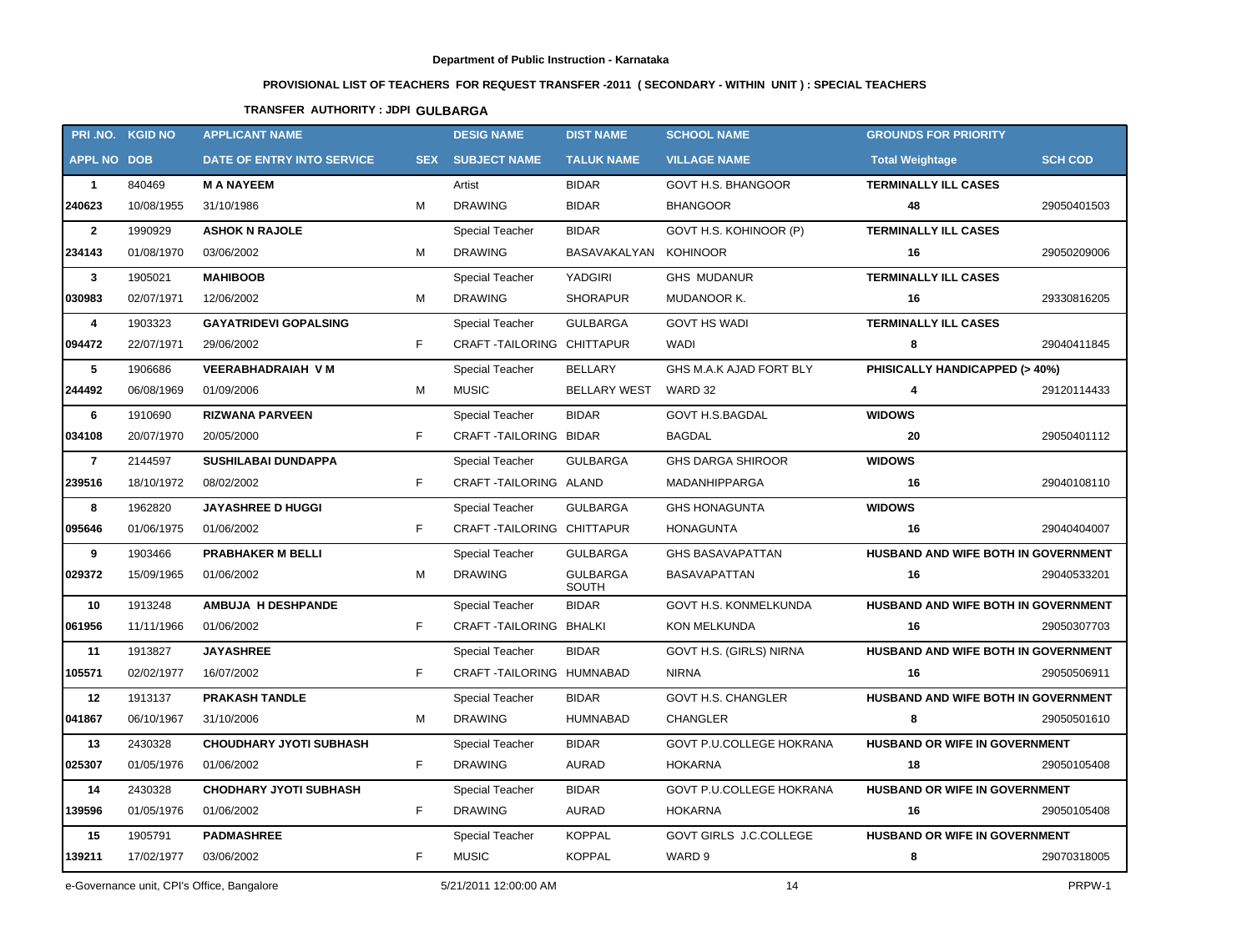| 16     | 1076764    | <b>SMT SHRIMALA B KULKARNI</b>             |    | <b>CRAFT GRADE II</b>        | <b>GULBARGA</b>                 | GHS SALAGAR V.K                         | <b>OTHER CASES WOMEN</b> |             |
|--------|------------|--------------------------------------------|----|------------------------------|---------------------------------|-----------------------------------------|--------------------------|-------------|
| 018999 | 06/02/1964 | 01/01/1990                                 | F. | CRAFT-TAILORING ALAND        |                                 | SALAGAR V.K.                            | 38                       | 29040110406 |
| 17     | 1655436    | <b>PRAMILA KUMARI</b>                      |    | Artist                       | <b>RAICHUR</b>                  | <b>GHS IDAPANOOR</b>                    | <b>OTHER CASES WOMEN</b> |             |
| 015579 | 17/06/1972 | 01/06/2002                                 | F  | <b>DRAWING</b>               | <b>RAICHUR</b>                  | GANADAL                                 | 16                       | 29060703405 |
| 18     | 1903379    | <b>GEETA R HIREMATH</b>                    |    | <b>Special Teacher</b>       | <b>GULBARGA</b>                 | <b>GHS BHAIRMADAGI</b>                  | <b>OTHER CASES WOMEN</b> |             |
| 128260 | 14/05/1975 | 01/06/2002                                 | F. | CRAFT-TAILORING AFZALPUR     |                                 | <b>BHAIRAMADAGI</b>                     | 16                       | 29040201704 |
| 19     | 1991214    | <b>RENUKA RAMKRISHNA</b>                   |    | <b>CRAFT GRADE II</b>        | <b>BIDAR</b>                    | GOVT H.S. MANGALGI                      | <b>OTHER CASES WOMEN</b> |             |
| 234062 | 22/05/1969 | 08/06/2002                                 | F  | CRAFT-TAILORING HUMNABAD     |                                 | MANGALGI                                | 16                       | 29050505405 |
| 20     | 1903456    | <b>NUSRAT JAHAN</b>                        |    | Special Teacher              | <b>GULBARGA</b>                 | <b>GHS DIGGAON</b>                      | <b>OTHER CASES WOMEN</b> |             |
| 013530 | 16/08/1974 | 05/07/2002                                 | F. | CRAFT TAILORING CHITTAPUR    |                                 | <b>DIGGAON</b>                          | 16                       | 29040402902 |
| 21     | 1655316    | <b>SAROJADEVI ESHWARAYYA</b>               |    | <b>CRAFT GRADE II</b>        | <b>RAICHUR</b>                  | <b>GOVT HIGH SCHOOL ANWARI</b>          | <b>OTHER CASES WOMEN</b> |             |
| 056804 | 10/04/1971 | 06/07/2002                                 | F. | CRAFT-TAILORING LINGASUGUR   |                                 | ANWAR                                   | 16                       | 29060501302 |
| 22     | 1903514    | <b>SHRIDEVI</b>                            |    | Special Teacher              | <b>GULBARGA</b>                 | <b>GHS GADIKESHWAR</b>                  | <b>OTHER CASES WOMEN</b> |             |
| 157222 | 01/08/1973 | 14/08/2002                                 | F. | CRAFT-TAILORING CHINCHOLI    |                                 | <b>GADIKESHWAR</b>                      | 16                       | 29040303105 |
| 23     | 1903323    | <b>GAYATRIDEVI GOPALSING</b>               |    | Special Teacher              | <b>GULBARGA</b>                 | <b>GOVT HS WADI</b>                     | <b>OTHER CASES WOMEN</b> |             |
| 094455 | 22/07/1971 | 29/06/2002                                 | F. | CRAFT-TAILORING CHITTAPUR    |                                 | WADI                                    | 8                        | 29040411845 |
| 24     | 552879     | <b>GANGADHAR MONAPPA PANCHAL</b>           |    | <b>CRAFT GRADE II</b>        | <b>GULBARGA</b>                 | <b>GOVT COM HS ALOOR</b>                | <b>OTHER CASES MEN</b>   |             |
| 245451 | 07/09/1953 | 01/01/1982                                 | M  | PE-GRADE 2                   | JEWARGI                         | <b>ALOOR</b>                            | 58                       | 29040600403 |
| 25     | 177690     | <b>DEVIDAS ANANDRAO PANCHAL</b>            |    | <b>CRAFT GRADE I</b>         | <b>GULBARGA</b>                 | <b>GHS CHENGTA</b>                      | <b>OTHER CASES MEN</b>   |             |
| 047924 | 01/01/1956 | 05/01/1982                                 | м  | CRAFT - WOOD<br><b>CRAFT</b> | <b>CHINCHOLI</b>                | <b>CHENGATA</b>                         | 56                       | 29040301708 |
| 26     | 600386     | <b>TARASING N RATHOD</b>                   |    | <b>Special Teacher</b>       | <b>GULBARGA</b>                 | <b>GHS STN GHANAGAPUR</b>               | <b>OTHER CASES MEN</b>   |             |
| 009236 | 04/05/1960 | 18/01/1982                                 | M  | <b>DRAWING</b>               | AFZALPUR                        | <b>GUDOOR</b>                           | 56                       | 29040204206 |
| 27     | 582243     | <b>NAZEER AHMED</b>                        |    | <b>CRAFT GRADE I</b>         | YADGIRI                         | <b>GHS GAJARKOT</b>                     | <b>OTHER CASES MEN</b>   |             |
| 225070 | 16/02/1955 | 01/01/1982                                 | м  | CRAFT - WOOD<br><b>CRAFT</b> | YADGIR                          | <b>GAJARKOT</b>                         | 48                       | 29331003606 |
| 28     | 1115727    | <b>VEERABHADRAPPA C TUGAVE</b>             |    | Special Teacher              | <b>BIDAR</b>                    | <b>GOVT P.U. TALMADGI</b>               | <b>OTHER CASES MEN</b>   |             |
| 137463 | 03/06/1961 | 14/09/1988                                 | M  | <b>DRAWING</b>               | <b>HUMNABAD</b>                 | TALMADGI                                | 44                       | 29050508204 |
| 29     | 1136263    | <b>NANDALAL B KHADKE</b>                   |    | Artist                       | <b>GULBARGA</b>                 | <b>GOVT HS NAGOOR</b>                   | <b>OTHER CASES MEN</b>   |             |
| 211527 | 27/02/1966 | 14/09/1988                                 | м  | CRAFT - WOOD<br><b>CRAFT</b> | <b>GULBARGA</b><br><b>NORTH</b> | <b>NAGOOR</b>                           | 42                       | 29041104705 |
| 30     | 1097088    | <b>SHIVANAND IRAPPA BADIGER</b>            |    | <b>CRAFT GRADE I</b>         | <b>GULBARGA</b>                 | <b>GHS URDU JEVARGI</b>                 | <b>OTHER CASES MEN</b>   |             |
| 245786 | 01/06/1961 | 22/09/1988                                 | м  | CRAFT - WOOD<br><b>CRAFT</b> | <b>JEWARGI</b>                  | <b>NELOGI</b>                           | 42                       | 29040611518 |
| 31     | 1135224    | <b>ABDUL ALEEM</b>                         |    | Special Teacher              | <b>GULBARGA</b>                 | <b>GHS NIMBAL</b>                       | <b>OTHER CASES MEN</b>   |             |
| 043433 | 04/06/1965 | 26/09/1988                                 | м  | CRAFT - WOOD<br>CRAFT        | ALAND                           | NIMBAL                                  | 42                       | 29040109403 |
| 32     | 976138     | <b>VIRUPAKSHAPPA B</b>                     |    | Special Teacher              | <b>RAICHUR</b>                  | <b>GOVT HIGH SCHOOL</b><br>KHAIRAVADAGI | <b>OTHER CASES MEN</b>   |             |
| 083359 | 01/06/1962 | 10/12/1988                                 | м  | CRAFT-HORTICUL LINGASUGUR    |                                 | KHIRWADAGI                              | 42                       | 29060510703 |
|        |            | e-Governance unit, CPI's Office, Bangalore |    | 5/21/2011 12:00:00 AM        |                                 | 15                                      |                          | PRPW-1      |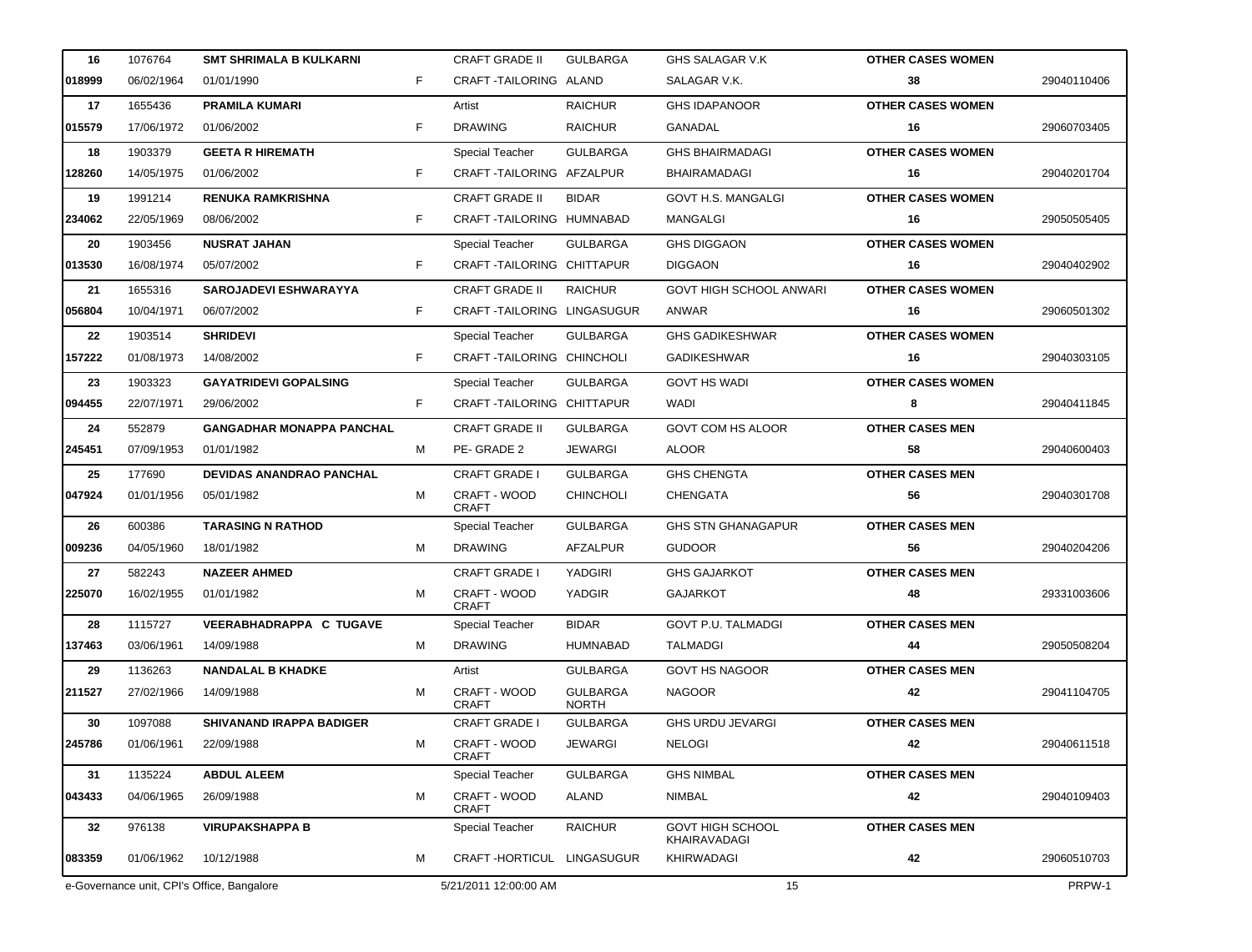| 33     | 1138381    | <b>MADHUKAR K PATRE</b>      |   | Special Teacher                | <b>GULBARGA</b>                 | <b>GHS MUNNALLI</b>                           | <b>OTHER CASES MEN</b> |             |
|--------|------------|------------------------------|---|--------------------------------|---------------------------------|-----------------------------------------------|------------------------|-------------|
| 117819 | 01/08/1963 | 18/12/1989                   | М | <b>DRAWING</b>                 | <b>ALAND</b>                    | MUNAHALLI                                     | 42                     | 29040108804 |
| 34     | 1076430    | <b>S RAJENDRAKUMAR</b>       |   | <b>CRAFT GRADE I</b>           | <b>YADGIRI</b>                  | <b>GOVT HS DORANAHALLI</b>                    | <b>OTHER CASES MEN</b> |             |
| 059363 | 11/12/1966 | 02/01/1989                   | м | CRAFT - WOOD<br><b>CRAFT</b>   | <b>SHAHAPUR</b>                 | DORANHALLI                                    | 40                     | 29330703611 |
| 35     | 1138556    | <b>SURYAKANTH</b>            |   | Special Teacher                | YADGIRI                         | GOVT HS HAYYAL (B)                            | <b>OTHER CASES MEN</b> |             |
| 010231 | 25/05/1963 | 21/11/1989                   | м | <b>DRAWING</b>                 | <b>SHAHAPUR</b>                 | HAYYAL [B]                                    | 40                     | 29330705802 |
| 36     | 1221511    | DATTATRAYA V KULKARNI        |   | Special Teacher                | <b>GULBARGA</b>                 | GHS AURAD (B)                                 | <b>OTHER CASES MEN</b> |             |
| 044480 | 24/09/1968 | 22/02/1991                   | М | <b>DRAWING</b>                 | <b>GULBARGA</b><br><b>NORTH</b> | AURAD [B]                                     | 40                     | 29041100403 |
| 37     | 1901606    | <b>SHIVARUDRAYYA</b>         |   | <b>CRAFT GRADE II</b>          | <b>RAICHUR</b>                  | <b>GOVT P U COLLEGE</b><br>SAJJALAGUDDA (H.S) | <b>OTHER CASES MEN</b> |             |
| 109811 | 15/06/1961 | 02/07/1991                   | M | CRAFT -<br><b>HORTICULTURE</b> | LINGASUGUR                      | SAJJALAGUDDA                                  | 38                     | 29060515404 |
| 38     | 1100740    | <b>RAMACHANDRA</b>           |   | <b>Special Teacher</b>         | <b>KOPPAL</b>                   | <b>GHS MANGALORE</b>                          | <b>OTHER CASES MEN</b> |             |
| 093900 | 21/12/1962 | 19/07/1991                   | M | CRAFT - WOOD<br><b>CRAFT</b>   | YELBURGA                        | <b>MANGALOOR</b>                              | 38                     | 29070909110 |
| 39     | 1142016    | <b>SHIVANAND</b>             |   | <b>CRAFT GRADE II</b>          | <b>GULBARGA</b>                 | <b>GHS KALMOOD</b>                            | <b>OTHER CASES MEN</b> |             |
| 238627 | 22/07/1965 | 20/08/1991                   | м | CRAFT - WOOD<br><b>CRAFT</b>   | <b>GULBARGA</b><br><b>NORTH</b> | <b>KALMOOD</b>                                | 38                     | 29041103309 |
| 40     | 981935     | DEVENDRAPPA M ALADARATI      |   | Special Teacher                | <b>YADGIRI</b>                  | <b>GHS KAKKERA</b>                            | <b>OTHER CASES MEN</b> |             |
| 129580 | 01/06/1965 | 02/09/1991                   | м | CRAFT-TAILORING SHORAPUR       |                                 | KAKKERA                                       | 36                     | 29330810827 |
| 41     | 1091959    | <b>MALLINATH SHEELVANT</b>   |   | <b>CRAFT GRADE II</b>          | <b>BIDAR</b>                    | GOVT H.S. KODAMBAL                            | <b>OTHER CASES MEN</b> |             |
| 014823 | 22/07/1966 | 05/12/1991                   | м | CRAFT - WOOD<br><b>CRAFT</b>   | HUMNABAD                        | KODAMBAL                                      | 36                     | 29050504804 |
| 42     | 1099183    | <b>RAJU TERDAL</b>           |   | <b>Special Teacher</b>         | <b>KOPPAL</b>                   | <b>GHS HALAGERI</b>                           | <b>OTHER CASES MEN</b> |             |
| 011056 | 01/06/1966 | 19/09/1988                   | м | <b>DRAWING</b>                 | <b>KOPPAL</b>                   | HALGERI                                       | 35.5                   | 29070305904 |
| 43     | 519749     | <b>MD IBRAHIM</b>            |   | <b>CRAFT GRADE I</b>           | <b>GULBARGA</b>                 | <b>GOVT HS SHAHABAD</b>                       | <b>OTHER CASES MEN</b> |             |
| 124537 | 02/02/1959 | 11/01/1982                   | M | CRAFT - WOOD<br><b>CRAFT</b>   | <b>CHITTAPUR</b>                | SHAHABAD                                      | 33                     | 29040410473 |
| 44     | 995164     | <b>RAJASHEKHRAYYA</b>        |   | <b>CRAFT GRADE I</b>           | <b>YADGIRI</b>                  | <b>GJC BOYS SHORAPUR</b>                      | <b>OTHER CASES MEN</b> |             |
| 082653 | 03/02/1954 | 25/11/1988                   | М | CRAFT - WOOD<br><b>CRAFT</b>   | <b>SHORAPUR</b>                 | <b>SHORAPUR</b>                               | 30                     | 29330819434 |
| 45     | 1139342    | <b>MURLIDHAR</b>             |   | Special Teacher                | <b>BIDAR</b>                    | GOVT H.S. EKAMBA                              | <b>OTHER CASES MEN</b> |             |
| 045044 | 08/08/1961 | 17/09/1990                   | м | <b>DRAWING</b>                 | AURAD                           | EKAMBA                                        | 24                     | 29050104504 |
| 46     | 1784587    | <b>VENKATESH S MADIVALAR</b> |   | <b>Special Teacher</b>         | <b>KOPPAL</b>                   | <b>GHS BETAGERI</b>                           | <b>OTHER CASES MEN</b> |             |
| 019145 | 01/06/1964 | 01/06/2002                   | м | DRAWING                        | KOPPAL                          | <b>BETAGERI</b>                               | 16                     | 29070301705 |
| 47     | 1784207    | <b>SUBHASH</b>               |   | <b>Special Teacher</b>         | <b>RAICHUR</b>                  | <b>GOVT PU COLLEGE YAPALADINNI</b>            | <b>OTHER CASES MEN</b> |             |
| 126853 | 14/12/1969 | 01/06/2002                   | М | <b>DRAWING</b>                 | <b>RAICHUR</b>                  | YAPALADINNI                                   | 16                     | 29060713603 |
| 48     | 1904301    | <b>GOVINDA</b>               |   | <b>Special Teacher</b>         | YADGIRI                         | <b>GHS KADECHUR</b>                           | <b>OTHER CASES MEN</b> |             |
| 049978 | 07/03/1973 | 01/06/2002                   | М | <b>DRAWING</b>                 | YADGIR                          | <b>KADECHUR</b>                               | 16                     | 29331005404 |
| 49     | 1943034    | <b>PREM NATH</b>             |   | Artist                         | <b>RAICHUR</b>                  | <b>GOVT HIGH SCHOOL BALLATAGI</b>             | <b>OTHER CASES MEN</b> |             |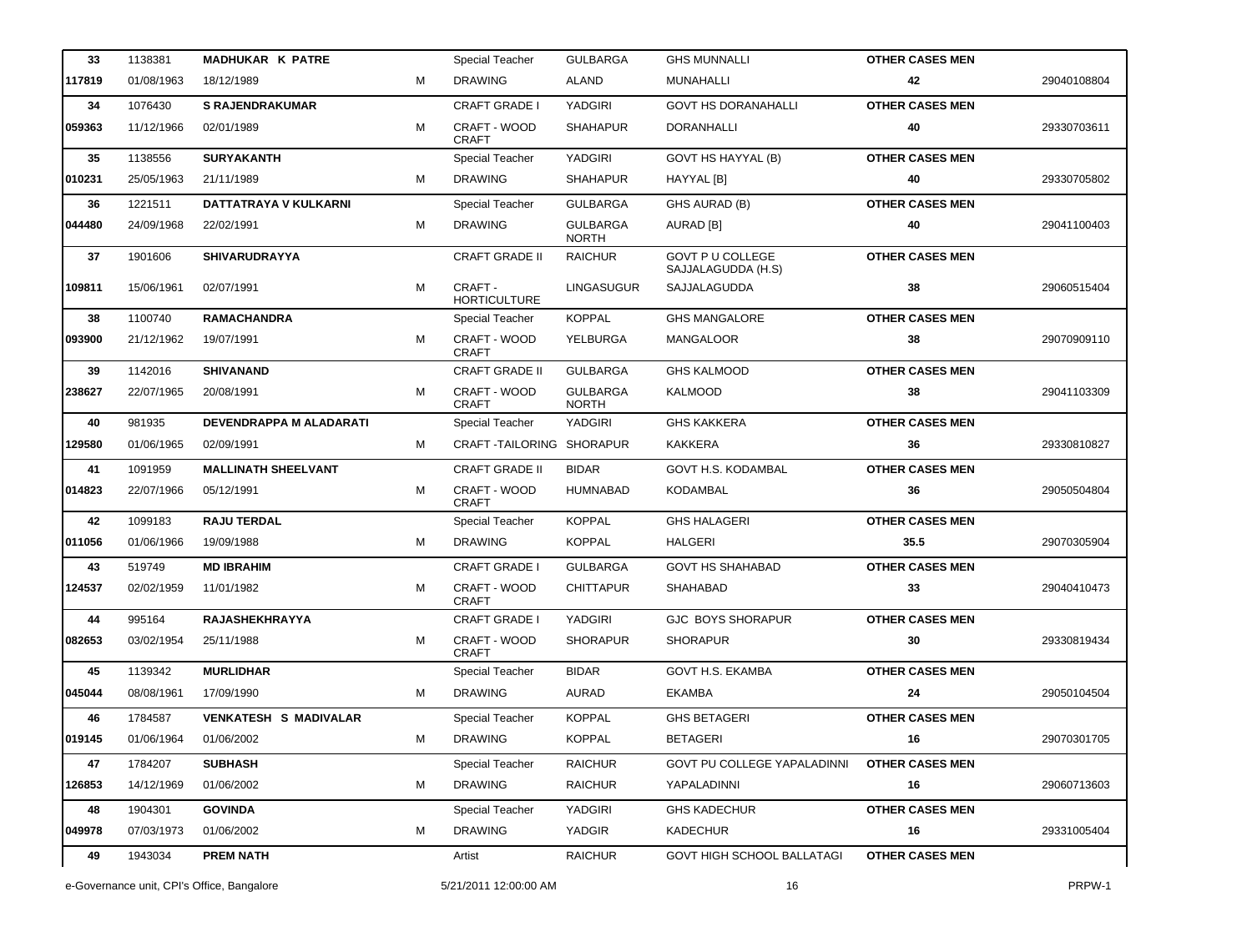| 088862 | 01/06/1973 | 01/06/2002                          | М | <b>DRAWING</b>            | MANVI               | <b>BALLATAGI</b>            | 16                     | 29060601207 |
|--------|------------|-------------------------------------|---|---------------------------|---------------------|-----------------------------|------------------------|-------------|
| 50     | 1784031    | <b>MAHEBOOBALI</b>                  |   | Special Teacher           | <b>KOPPAL</b>       | <b>GHS MUDENOOR</b>         | <b>OTHER CASES MEN</b> |             |
| 007782 | 21/07/1973 | 01/06/2002                          | м | <b>DRAWING</b>            | <b>KUSTAGI</b>      | <b>SIRAGUMPI</b>            | 16                     | 29070415003 |
| 51     | 1988526    | <b>SHANKAR PATIL</b>                |   | Artist                    | <b>BIDAR</b>        | GOVT H.S. GOUR              | <b>OTHER CASES MEN</b> |             |
| 244033 | 01/06/1974 | 01/06/2002                          | м | <b>DRAWING</b>            | BASAVAKALYAN GOUR   |                             | 16                     | 29050204402 |
| 52     | 1913479    | <b>GUNDAPPA B KORE</b>              |   | Special Teacher           | <b>BIDAR</b>        | <b>GOVT H.S. MUTTANGI</b>   | <b>OTHER CASES MEN</b> |             |
| 051055 | 01/05/1976 | 01/06/2002                          | м | <b>DRAWING</b>            | <b>HUMNABAD</b>     | <b>MUTTANGI</b>             | 16                     | 29050506407 |
| 53     | 1903396    | <b>PRABHU</b>                       |   | Special Teacher           | <b>GULBARGA</b>     | <b>GHS KEROLLI</b>          | <b>OTHER CASES MEN</b> |             |
| 030862 | 01/06/1976 | 01/06/2002                          | м | <b>DRAWING</b>            | <b>CHINCHOLI</b>    | KEROLI                      | 16                     | 29040305802 |
| 54     | 1963964    | VARALAXMI                           |   | <b>Special Teacher</b>    | <b>GULBARGA</b>     | <b>GHS BHIMANAHALLI</b>     | <b>OTHER CASES MEN</b> |             |
| 087194 | 01/06/1976 | 01/06/2002                          | F | CRAFT-TAILORING CHITTAPUR |                     | <b>BHIMANALLI</b>           | 16                     | 29040402004 |
| 55     | 1913613    | <b>GIPSON NELSON KOTE</b>           |   | Special Teacher           | <b>BIDAR</b>        | <b>GOVT H.S. DADGI</b>      | <b>OTHER CASES MEN</b> |             |
| 235959 | 03/08/1977 | 01/06/2002                          | м | <b>DRAWING</b>            | <b>BHALKI</b>       | <b>DADAGI</b>               | 16                     | 29050302603 |
| 56     | 1913200    | <b>VEERESH</b>                      |   | <b>CRAFT GRADE I</b>      | <b>BIDAR</b>        | GOVT HIGH SCHOOL ALGOOD     | <b>OTHER CASES MEN</b> |             |
| 125598 | 26/06/1976 | 04/06/2002                          | м | <b>DRAWING</b>            | BASAVAKALYAN ALGOOD |                             | 16                     | 29050200402 |
| 57     | 1904887    | <b>SHANTAPPA</b>                    |   | Special Teacher           | YADGIRI             | <b>GHS CHANDREKI</b>        | <b>OTHER CASES MEN</b> |             |
| 141010 | 01/06/1971 | 08/06/2002                          | м | <b>DRAWING</b>            | YADGIR              | <b>PUTAPAK</b>              | 16                     | 29331010507 |
| 58     | 1903577    | <b>NIRMALA B</b>                    |   | Special Teacher           | <b>GULBARGA</b>     | <b>GOVT. H.S MOTAKPALLI</b> | <b>OTHER CASES MEN</b> |             |
| 144512 | 01/06/1971 | 12/06/2002                          | F | <b>DRAWING</b>            | <b>SEDAM</b>        | <b>MOTAKPALLI</b>           | 16                     | 29040907104 |
| 59     | 1905021    | <b>MAHIBOOB</b>                     |   | Special Teacher           | YADGIRI             | <b>GHS MUDANUR</b>          | <b>OTHER CASES MEN</b> |             |
| 106233 | 02/07/1971 | 12/06/2002                          | м | <b>DRAWING</b>            | <b>SHORAPUR</b>     | MUDANOOR K.                 | 16                     | 29330816205 |
| 60     | 1668527    | <b>BASAVARAJ DEVENDRAPPPA SIMPI</b> |   | Special Teacher           | YADGIRI             | <b>GHS YALAGI</b>           | <b>OTHER CASES MEN</b> |             |
| 039575 | 23/07/1969 | 13/06/2002                          | м | <b>DRAWING</b>            | <b>SHORAPUR</b>     | YALAGI                      | 16                     | 29330821604 |
| 61     | 1668527    | <b>BASAVARAJ DEVENDRAPPA SIMPI</b>  |   | Special Teacher           | YADGIRI             | <b>GHS YALAGI</b>           | <b>OTHER CASES MEN</b> |             |
| 026780 | 23/07/1969 | 13/06/2002                          | м | LANGUAGE<br>KANNADA       | <b>SHORAPUR</b>     | YALAGI                      | 16                     | 29330821604 |
| 62     | 1904016    | <b>SAMPATH KUMAR</b>                |   | Special Teacher           | <b>GULBARGA</b>     | <b>GHS DEGALMADI</b>        | <b>OTHER CASES MEN</b> |             |
| 174160 | 01/06/1978 | 13/06/2002                          | м | <b>DRAWING</b>            | <b>CHINCHOLI</b>    | <b>DEGALMADI</b>            | 16                     | 29040302803 |
| 63     | 1913234    | <b>SANGAYYA SWAMI</b>               |   | <b>Special Teacher</b>    | <b>BIDAR</b>        | GOVT H.S. JALSANGI          | <b>OTHER CASES MEN</b> |             |
| 031627 | 16/07/1966 | 20/06/2002                          | м | <b>MUSIC</b>              | <b>HUMNABAD</b>     | JALSINGI                    | 16                     | 29050503906 |
| 64     | 1784744    | SHARANAPPA HAMPANNA BADIGER         |   | Special Teacher           | <b>KOPPAL</b>       | <b>GHS GANADAL</b>          | <b>OTHER CASES MEN</b> |             |
| 145763 | 01/06/1973 | 21/06/2002                          | м | <b>DRAWING</b>            | YELBURGA            | GANADAL                     | 16                     | 29070904002 |
| 65     | 1785177    | <b>VEERUPAXIPPA SHIVAPPA</b>        |   | Artist                    | <b>KOPPAL</b>       | <b>GHS GIRLS ALAWANDI</b>   | <b>OTHER CASES MEN</b> |             |
| 045948 | 31/01/1971 | 26/06/2002                          | м | <b>DRAWING</b>            | <b>KOPPAL</b>       | ALAWANDI                    | 16                     | 29070300611 |
| 66     | 1988002    | <b>SYED NAIMODDIN</b>               |   | Special Teacher           | <b>BIDAR</b>        | <b>GOVT H.S.RANJOLKHENI</b> | <b>OTHER CASES MEN</b> |             |
| 244353 | 01/02/1963 | 05/07/2002                          | м | <b>DRAWING</b>            | <b>BIDAR</b>        | RANJOLKHENI                 | 16                     | 29050410006 |